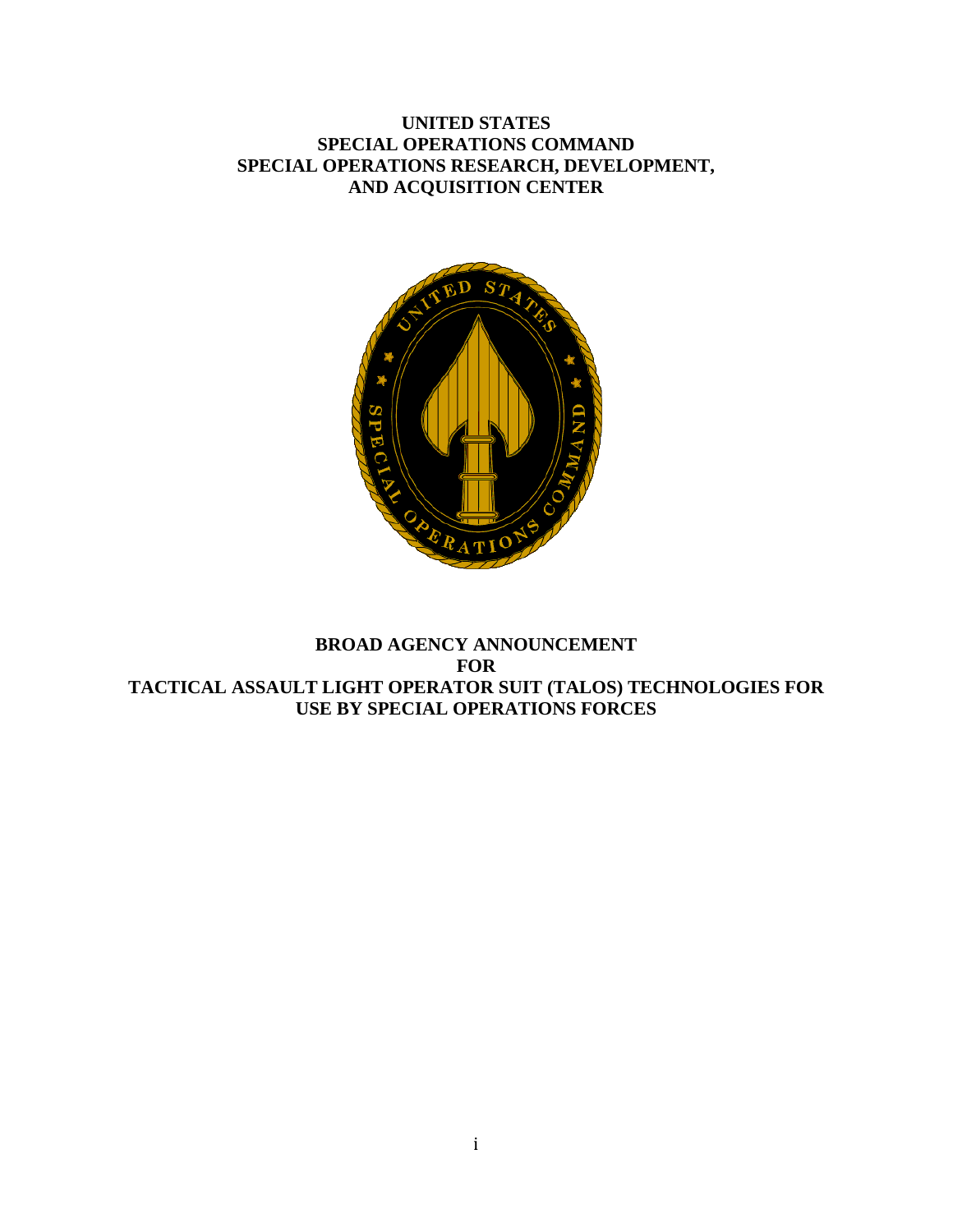# **Contents**

| 1.0. |             |  |  |  |  |
|------|-------------|--|--|--|--|
|      | <u>1.1.</u> |  |  |  |  |
|      | 1.2.        |  |  |  |  |
|      | 1.3.        |  |  |  |  |
|      | 1.4.        |  |  |  |  |
|      | 1.5.        |  |  |  |  |
|      | 1.6         |  |  |  |  |
| 2.0. |             |  |  |  |  |
|      | <u>2.1.</u> |  |  |  |  |
|      | 2.2.        |  |  |  |  |
|      | 2.3.        |  |  |  |  |
|      | 2.4.        |  |  |  |  |
|      | 2.5.        |  |  |  |  |
|      | 2.6.        |  |  |  |  |
|      | 2.7.        |  |  |  |  |
|      | 2.8.        |  |  |  |  |
|      | 2.9.        |  |  |  |  |
|      | 2.10.       |  |  |  |  |
|      | 2.11.       |  |  |  |  |
|      | 2.12.       |  |  |  |  |
|      | 2.13.       |  |  |  |  |
|      | 2.14.       |  |  |  |  |
|      | 2.15.       |  |  |  |  |
|      |             |  |  |  |  |
|      |             |  |  |  |  |
| 3.0. |             |  |  |  |  |
|      | <u>3.1.</u> |  |  |  |  |
|      | <u>3.2.</u> |  |  |  |  |
|      | <u>3.3.</u> |  |  |  |  |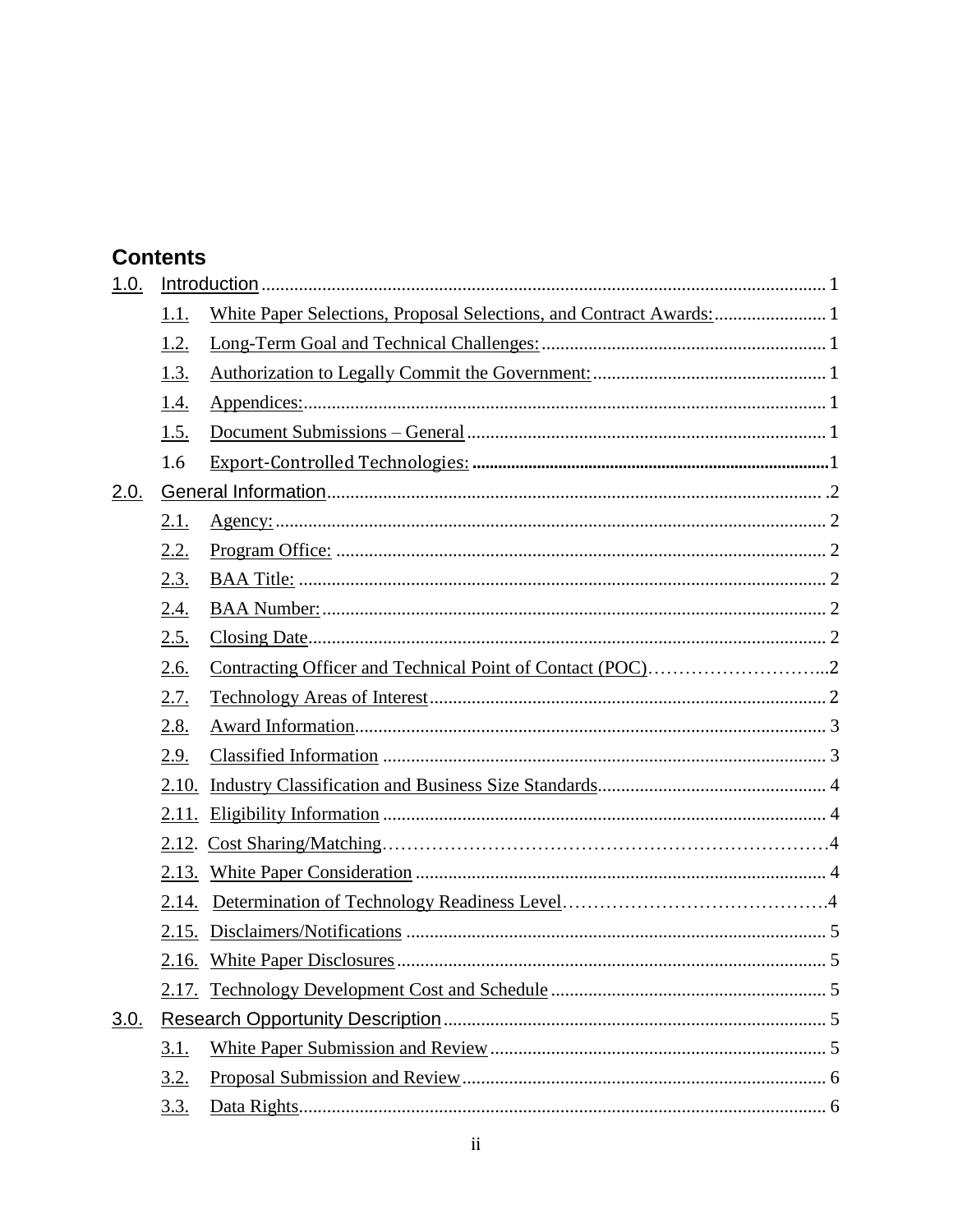| 4.0.        |      |  |  |
|-------------|------|--|--|
|             | 4.1. |  |  |
|             | 4.2. |  |  |
|             | 4.3. |  |  |
| <u>5.0.</u> |      |  |  |
|             | 5.1. |  |  |
|             | 5.2. |  |  |
| <u>6.0.</u> |      |  |  |
|             | 6.1. |  |  |
|             | 6.2. |  |  |
| <u>7.0.</u> |      |  |  |
| 8.0.        |      |  |  |
| 9.0.        |      |  |  |
|             |      |  |  |
|             |      |  |  |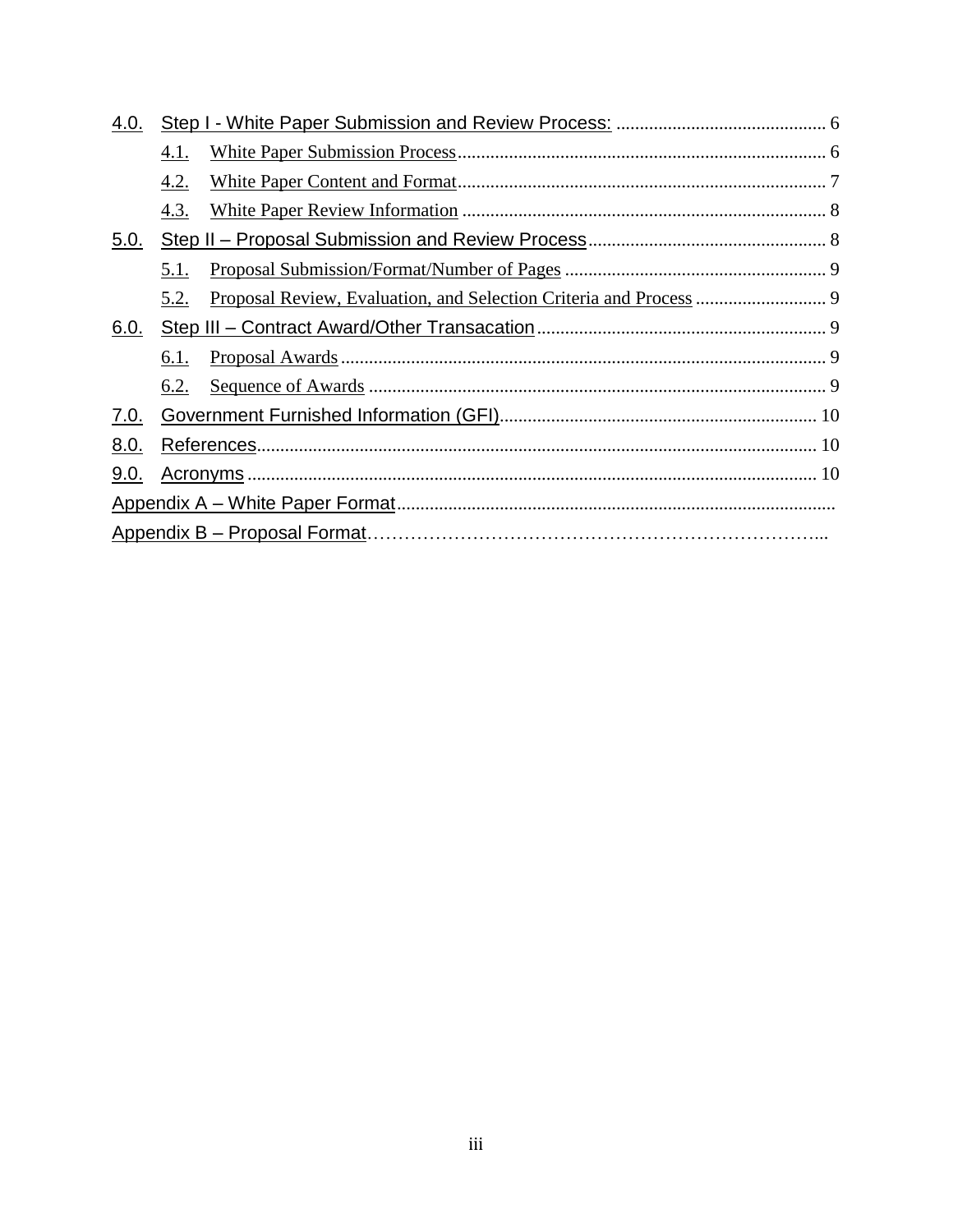**1.0. Introduction: READ THIS DOCUMENT THOROUGHLY AND FOLLOW ALL INSTRUCTIONS CAREFULLY.** This publication constitutes a Broad Agency Announcement (BAA) as contemplated in Federal Acquisition Regulation (FAR) 6.102(d) (2) and 35.016. A formal Request for Proposals (RFP), solicitation, and/or additional information regarding this announcement will not be issued.

**1.1. White Paper Selections, Proposal Selections, and Contract Awards**: This BAA addresses research and development efforts that include Step I - White Paper Submission and Review Process, Step II – Proposal Submission and Review Process, and Step III – Contract Award and/or Other Transaction. Contracts and/or Other Transaction will be awarded only from a selected proposal or proposals for the advancement of technology to include studies, design, prototype assembly/fabrication, and assessment of mature technology for United States Special Operations Command (USSOCOM) applications.

**1.2. Long-Term Goal and Technical Challenges**: USSOCOM has a long-term goal to develop technologies to meet Special Operations Forces (SOF) mission requirements. TALOS is a vision to integrate S&T projects focused on far ridgeline capabilities into an integrated suit that better protects the SOF warfighter. The intent is to accelerate the delivery of these innovative capabilities to the warfighter. Prior studies and analysis have determined a number of technical challenges exist for the SOF equipment that require improvements for missions into the future. Those challenges are 1) trade space between weight, protection, power, and mobility, 2) cost 3) system component integration.

**1.3**. **Authorization to Legally Commit the Government**: Offerors are advised that only Contracting Officers are legally authorized to obligate the Government.

**1.4. Appendices:** This BAA contains Appendix A – White Paper Format and Appendix B - Proposal Format to help Offerors in the formatting for writing white papers and proposals.

**1.5. Document Submissions - General**: All Offeror documents to include white papers, technical proposals, statements of work, and cost proposals shall be submitted in electronic format. Offerors may submit their documents in Microsoft Word, Excel, or Adobe Acrobat. Quad Charts or briefing presentations may be submitted in Microsoft Power Point, or preferably AdobeAcrobat. All Offeror's submitting white papers shall complete requisite data fields for BAAST-13-TALOS at the following URL: [http://www.socom.mil/sordac/Pages/BAAHome.aspx.](http://www.socom.mil/sordac/Pages/BAAHome.aspx) If you experience problems uploading attachments, you are still required to complete requisite data fields and then email attachments to [TALOS@socom.mil.](mailto:TALOS@socom.mil) Subject line of email should state, "**White Paper-Topic Area -TALOSBAA-Company Name."** 

**1.6 Export-Controlled Technologies** - Some requirements may cover exportcontrolled technologies. Research in these areas is limited to "U.S. persons" as defined in the International Traffic in Arms Regulations (ITAR), 22 CFR § 1201.1.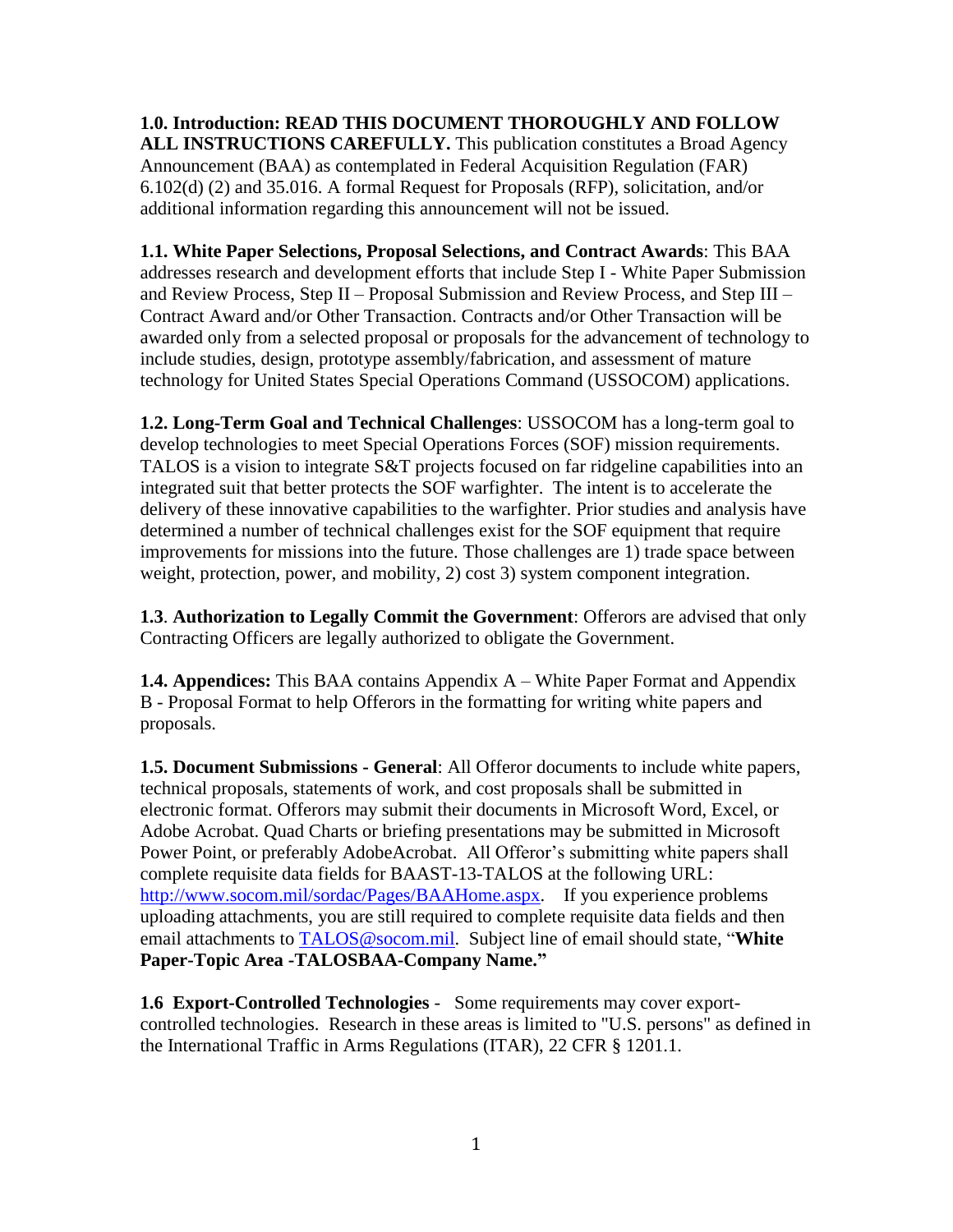## **2.0. General Information:**

**2.1. Agency**: USSOCOM.

**2.2**. **Program Office**: Science and Technology Directorate.

**2.3**. **BAA Title:** BAA for Tactical Assault Light Operator Suit (TALOS) Technologies for Use by Special Operations Forces.

# **2.4. BAA Number:** BAAST-13-TALOS

**2.5. Closing Date:** This BAA will remain open until September 3, 2014, unless superseded, amended, or cancelled. White papers may be submitted any time during this period subject to the submission process described in this BAA.

# **2.6. Contracting Officer and Technical Point of Contact** (POC):

Contracting Officer: Primary: Mr. Peter. M. Coffey; Phone: 813-826-7515; email [peter.coffey@socom.mil.](mailto:peter.coffey@socom.mil)

Alternate: Ms. Geneva M. Emiliani; Phone: 813-826-6959; Email: [geneva.emiliani@socom.mil](file:///C:/Users/Student/Desktop/geneva.emiliani@socom.mil)

All BAA and white paper information will be submitted through <http://www.socom.mil/sordac/Pages/BAAHome.aspx> or the [TALOS@socom.mil](mailto:TALOS@socom.mil) email address.

Technical POC: Mr. Howard Strahan; Phone: 813-826-1267; email [howard.strahan@socom.mil.](mailto:howard.strahan@socom.mil)

# **2.7. Technology Areas of Interest:**

USSOCOM is interested in receiving white papers from all responsible sources from industry, academia, individuals, and Government Labs capable of providing the design, construction, and testing of TALOS related technologies. The intent is to accelerate the delivery of innovative TALOS capabilities to the Special Operations Forces (SOF) warfighter. It is an interactive process designed to assess the viability of technologies while simultaneously refining user requirements.

Technologies may include, but are not limited to:

# **2.7.1** Advanced Armor

**2.7.1.1** Materials to support next generation ballistic protection.

# **2.7.2** Mobility/Agility

**2.7.2.1** Enhancement platforms such as powered/unpowered exoskeletons.

**2.7.3** Situational Awareness (SA)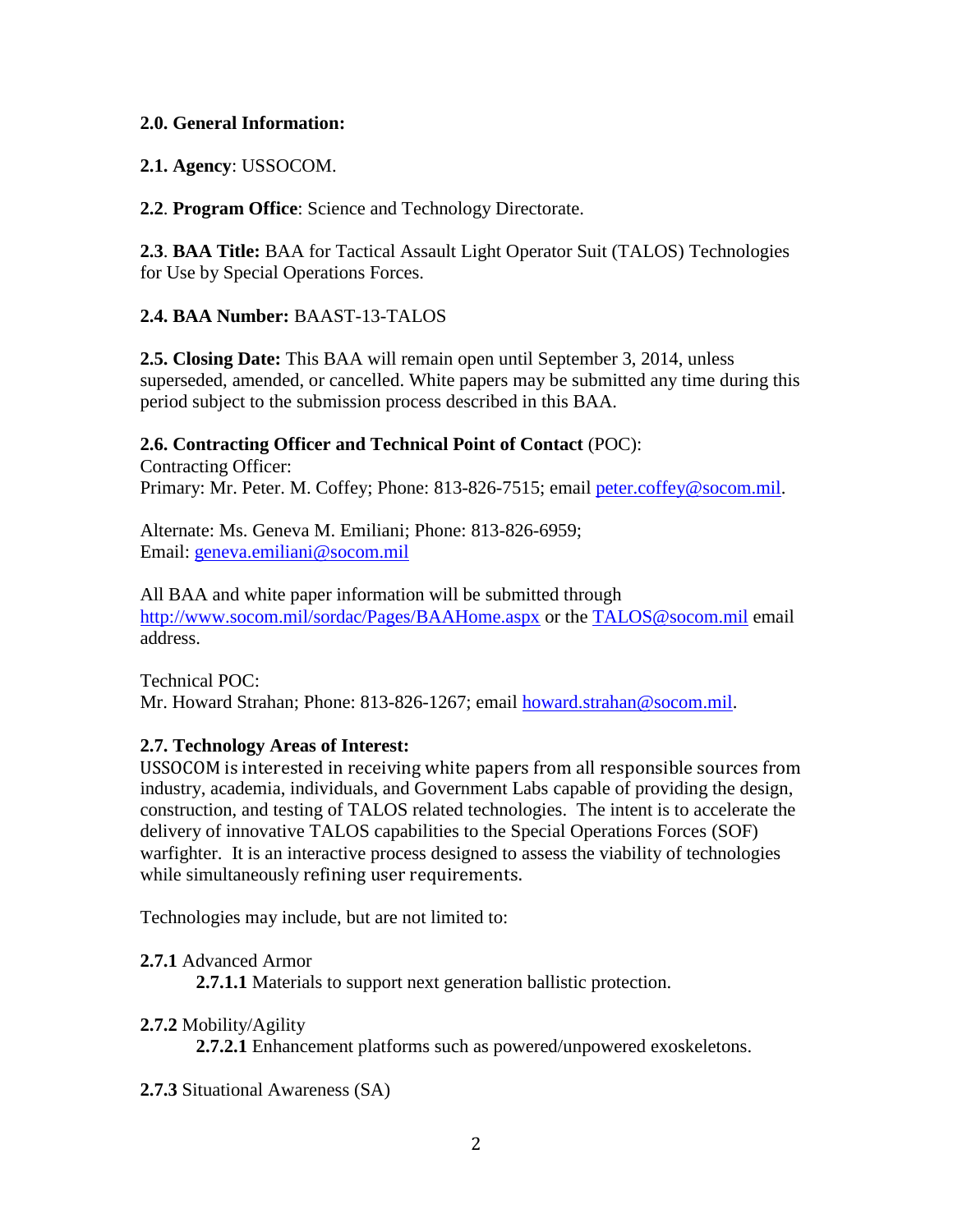**2.7.3.1** Technology that promotes timely, relevant, and accurate assessment of friendly, enemy and other operations within the battle space in order to facilitate decision making.

#### **2.7.4** Light/Noise Discipline

**2.7.4.1** Technology that aids in concealment from the observation of the enemy.

#### **2.7.5** Command, Control, Communications & Computers (C4)

**2.7.5.1** Technology supporting conformable & wearable antennae and wearable computers.

#### **2.7.6** Individual soldier combat ready displays

**2.7.6.1** Technology supporting information display, and potentially utilization of cognitive thoughts and the surrounding environment to display personalized information.

#### **2.7.7** Power generation and management

**2.7.7.1** Technology includes soldier power generation systems, power scavenging, renewable energy, power distribution, power management, and power storage solutions that are light weight, and soldier portable/wearable.

#### **2.7.8** Thermal management of suit occupant

**2.7.8.1** Technology to manage heat to reduce the soldiers' metabolic rate and prolong endurance.

### **2.7.9** Medical

**2.7.9.1** Embedded monitoring, oxygen systems, wound stasis, electromechanical compensation.

**2.8**. **Award Information:** The award of each selected proposal will depend on the methodology and the technical approach to be pursued by the selected Offeror. The Government expects to award contracts using a Firm Fixed Price (FFP) contract. Cost plus Fixed Fee (CPFF) contracts may be awarded based on the merit of the submission and the type of work. The inclusion of options in any contract award will not obligate the Government to exercise the options at any time during contract performance. The Government reserves the right to remove BAA participants from award consideration should the parties fail to reach agreement on award terms, conditions, and cost/price within a reasonable time or the proposer fails to timely provide requested additional information. Proposals identified for negotiation may result in procurement contract and/or Other Transaction depending upon the nature of the work proposed, the required degree of interaction between parties, whether or not the research is classified as Fundamental Research, and other factors.

**2.9. Classified Information:** Offerors are encouraged to submit unclassified white papers and proposals to simplify and expedite reviews and response by the Government. If an Offeror deems that a white paper contains classified information then the Offeror is instructed to contact the technical point of contact identified in Paragraph 2.6 for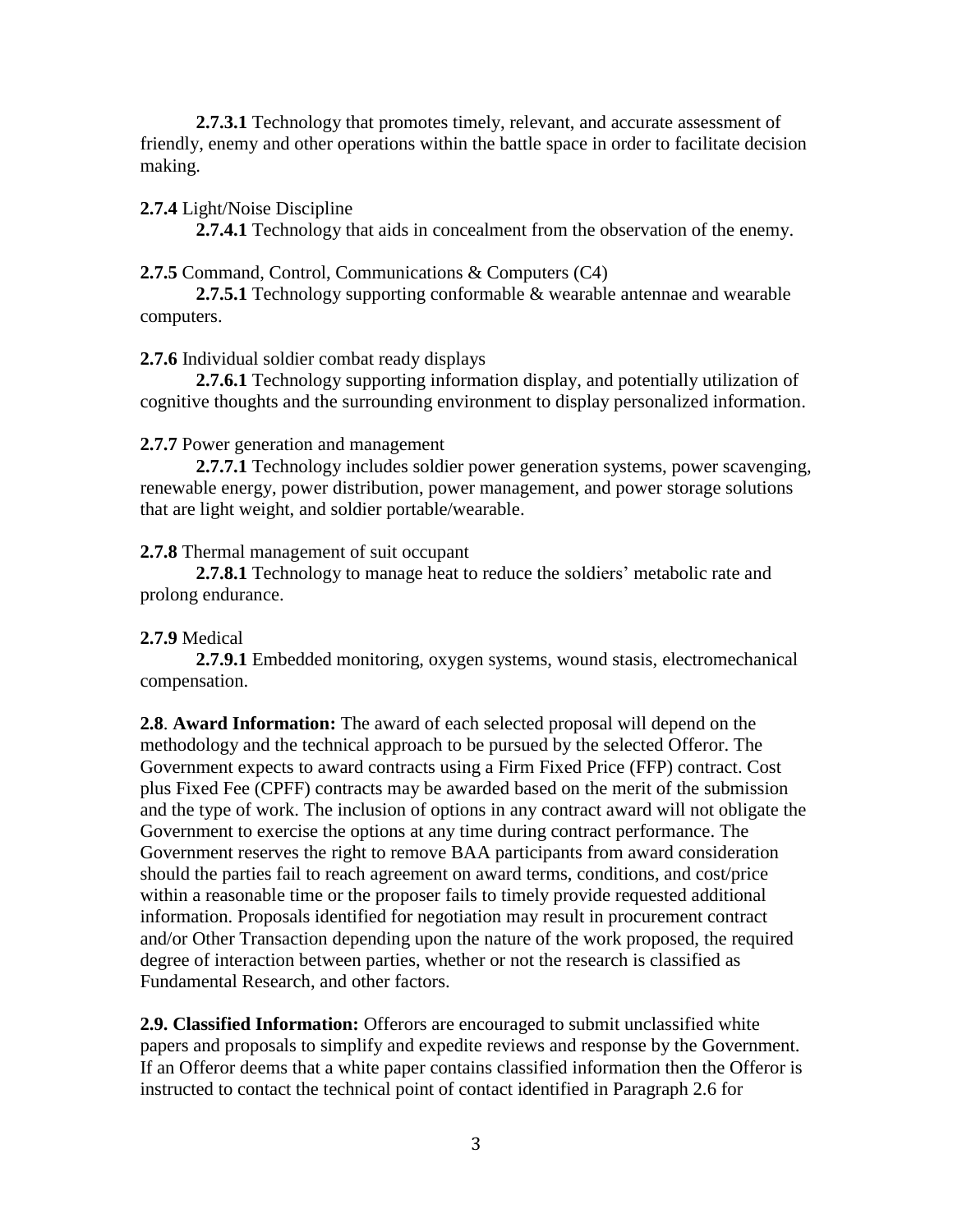submission instructions of classified white papers and proposals. Classified submissions must be handled, labeled, and stored in accordance with the National Industrial Security Program (NISP) Operating Manual. Offerors are advised that submission of a classified white paper will require additional time for the Government to process, review, and respond, and will not delay the review and selection of unclassified white papers. Offerors must possess all required personnel security clearances, facility clearances, and other infrastructure requirements necessary to perform the classified work in accordance with the Contract Security Classification Specification (DD Form 254) and corresponding Security Classification Guide without reliance on Government resources.

**2.10. Industry Classification and Business Size Standards:** The North American Industry Classification System (NAICS) code for this announcement is 541712 -Research and Development in Physical, Engineering, and Life Sciences (except Biotechnology) with a small business size standard of 1,000 employees.

**2.11. Eligibility Information**: Although participation is encouraged, no portion of this BAA is set-aside for small businesses, to include veteran-owned, service-disabled veteran-owned, Historically Underutilized Business Zones (HUB Zone) program, small disadvantaged businesses, women-owned, or historically black colleges and universities and minority institutions. Foreign or foreign-owned contractors are advised that their participation, while not precluded, is subject to foreign disclosure review procedures. Foreign contractors should contact the Contracting Officer immediately if they contemplate responding to this BAA.

**2.12. Cost Sharing/Matching:** Cost sharing is not required. However, it will be carefully considered where there is an applicable statutory condition relating to the selected funding instrument (e.g., for any Other Transaction under the authority of 10 U.S.C 2371). Cost Sharing is encouraged where there is a reasonable probability commercial application related to the proposed research and development effort.

**2.13. White Paper Consideration**: All responsible Offerors capable of satisfying the Government's needs may submit a white paper for consideration. An Offeror may submit multiple white papers in different areas of research. Offerors are advised that a single white paper that attempts to address the whole scope of the technology described in this FedBizOpps BAA will most likely be rejected. In order to be considered for award, Offerors must be registered in the System Award Management (SAM), complete the Online Representations and Certifications Application (ORCA) at [www.sam.gov](http://www.bpn.gov/), and are considered responsible within the meaning of FAR Part 9.1 "Responsible Prospective Contractors," have a satisfactory performance record, and otherwise be eligible for award based on federal law and regulation.

**2.14. Determination of Technology Readiness Level**: Each Offeror shall include in the white paper a preliminary Technology Readiness Level (TRL) assessment of the proposed technology that conforms to the technology objectives, and an expected TRL at the conclusion of the effort. The Offeror shall perform a TRL assessment of each subsystem and the system as a whole to identify technical risk areas. The Offeror shall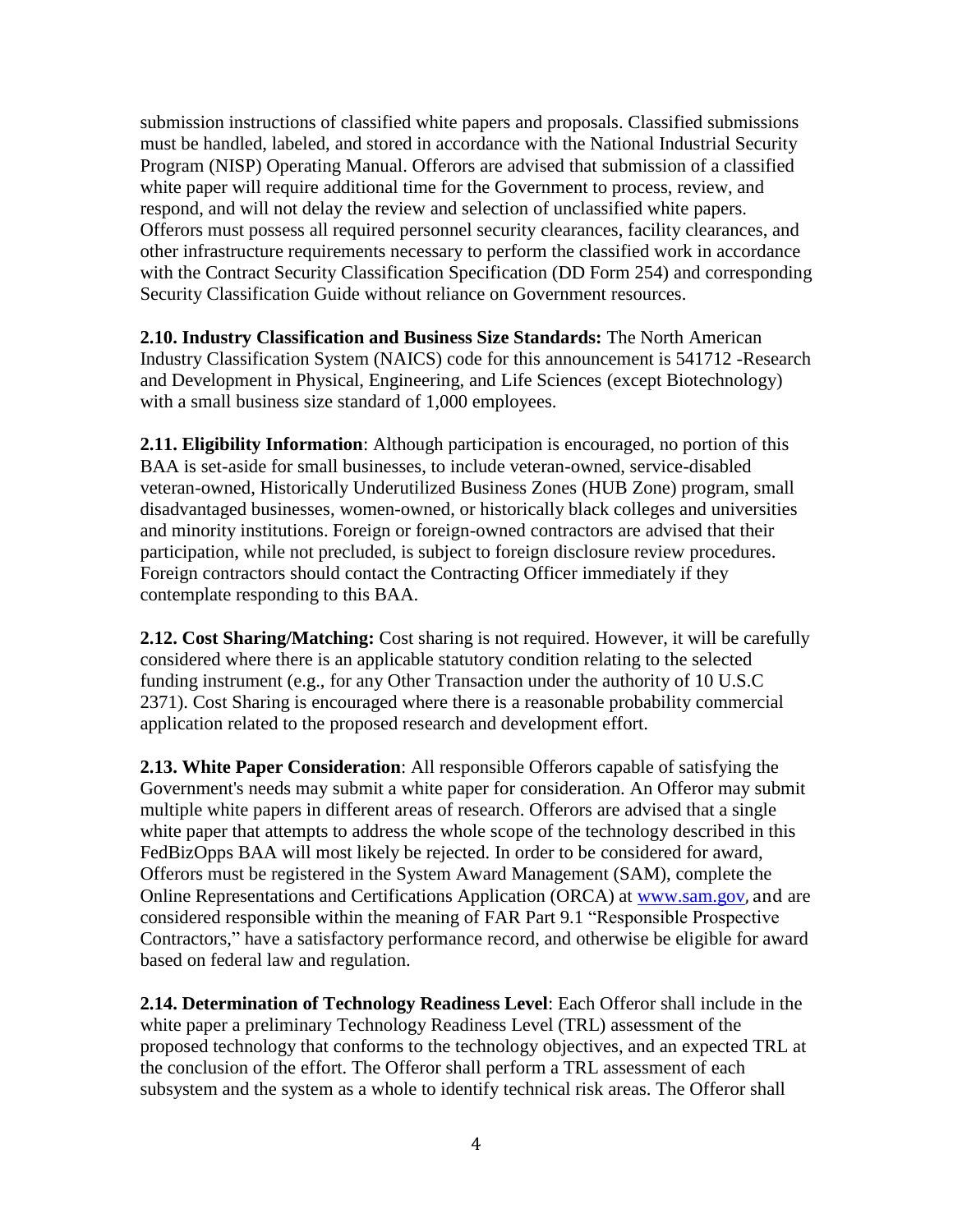determine the TRL of each subsystem/system according to the Department of Defense Technology Readiness Assessment Guidance contained in DoD 5000.2-R and develop mitigation plans for all systems and subsystems at or above TRL 3. Offerors are expected to be knowledgeable of TRL assessment when submitting white papers.

**2.15. Disclaimers/Notifications**: USSOCOM reserves the right to select all, some, partial white paper content, or none of the white papers received in response to this announcement throughout its term. All awards are subject to the availability of funds. Offerors will not be reimbursed for white paper development costs. There shall be no basis for claims against the Government as a result of any information submitted in response to this BAA. White papers and other material submitted with the white paper for review purposes under this BAA will not be returned.

**2.16. White Paper Disclosures**: It is the policy of USSOCOM to treat white papers as sensitive competitive information and to disclose the contents only for the purposes of review. Non-government personnel may be used to facilitate the review process.

**2.17. Technology Development Cost and Schedule**: Offerors are advised to consider a limit of not more than \$2 million total cost of development and not more than 12 months to complete all efforts for each submission.

**3.0. Research Opportunity Description**: This BAA addresses the areas of interest stemming from the needs for advancement in technology in SOF equipment and systems. USSOCOM is interested in receiving white papers from all responsible sources from industry, academia, and research laboratories capable of providing the development, design, and prototype fabrication and technology proof of functionality to meet SOCOM unique requirements.

**3.1. White Paper Submission and Review**: The BAA is advertised through FedBizOpps on September 4, 2013 and closes on September 3, 2014. USSOCOM will conduct scientific and peer reviews on a quarterly review cycle. At the end of each quarterly review, USSOCOM will notify Offerors within an additional 15 days (approximate) whether their white papers were selected for submission of a proposal. For planning purposes, a notional white paper evaluation schedule is provided. Future changes to this notional schedule may not be published and are at the sole discretion of the Government.

**Quarterly Evaluation 1** - White papers submitted from September 4 to October 19, 2013 will be evaluated from October 20 – November 19 2013, with Offerors being contacted regarding the scientific peer review results of their white paper the last week of November or first week of December 2013.

**Quarterly Evaluation 2** - White papers submitted October 20, 2013 – January 19, 2014 will be evaluated January 20-Feburary 19, 2014, with offerors being contacted regarding the scientific peer review results of their white paper week of February/first week of March 2014.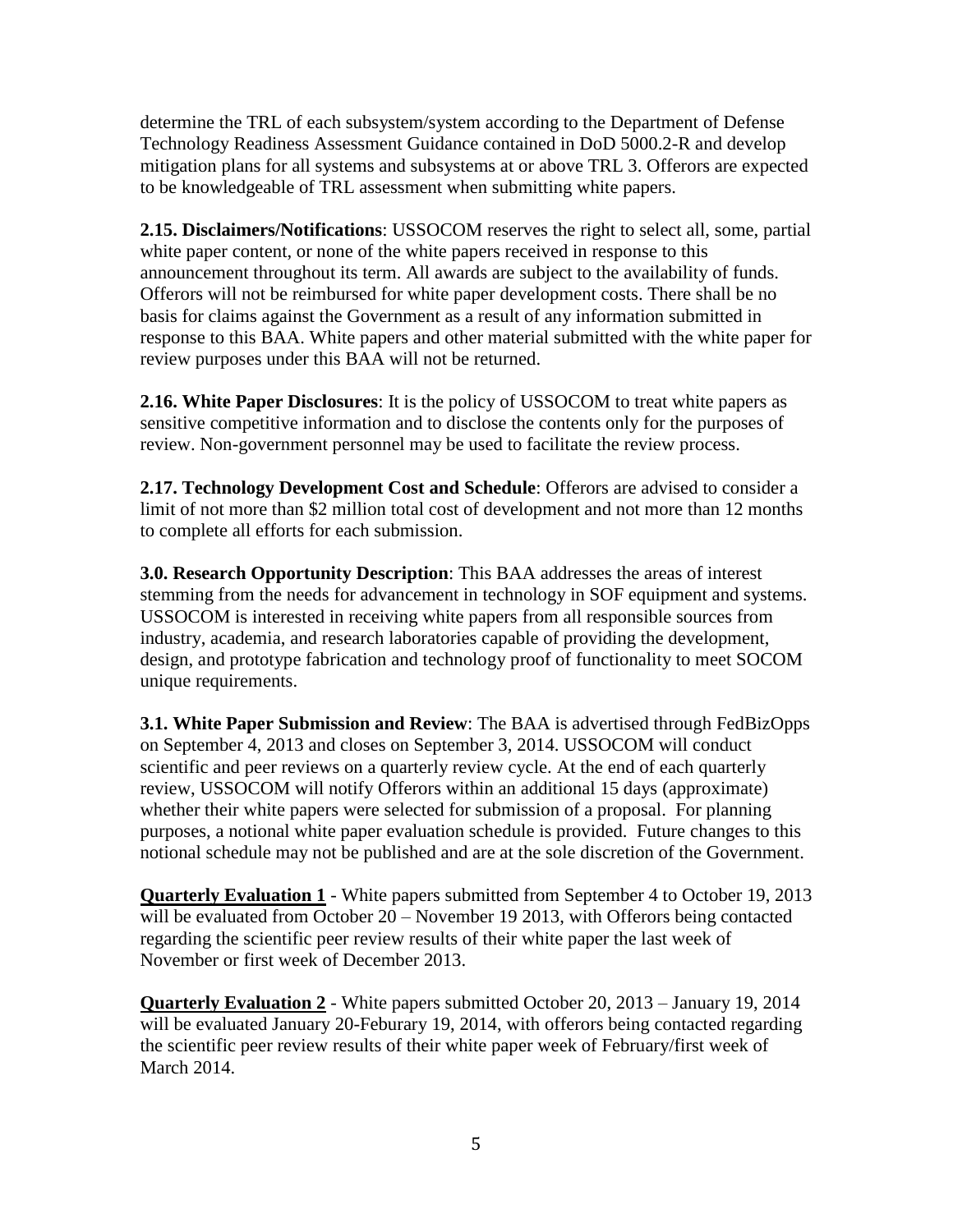**Quarterly Evaluation 3** - White papers submitted January 20, 2014 – May 20, 2014 will be evaluated May 21- June 19, 2014, with offerors being contacted regarding the scientific peer review results of their white paper last week of June/first week of July 2014.

**Quarterly Evaluation 4** - White papers submitted May 21, 2014 – September 3, 2014 will be evaluated September 4 – October 3, 2014, with offerors being contacted regarding the scientific peer review results of their white paper in October 2014.

**3.2**. **Proposal Submission and Review:** Upon notification of selection, Offerors have 30 calendar days to prepare and submit a proposal in accordance with the format and instructions in Appendix B. Following receipt of a proposal (proposals), there will be an additional 30-day scientific or peer review. After this review period, the Government anticipates contract award within 90 days for those proposals selected for award.

**3.3. Data Rights**: The contractor shall mark each page of its white paper that contains proprietary information. It is the Government's intention to receive unlimited rights as a result of funded efforts. A contractor may provide with its white paper assertions to restrict use, release, or disclosure of data and/or computer software that will be provided in the course of contract performance. Rules governing these assertions are prescribed in the Defense FAR Supplement (DFARS) clauses 252.227-7013, 7014, and 7017 and may be accessed at [http://farsite.hill.af.mil/VFDFARA.HTM.](http://farsite.hill.af.mil/VFDFARA.HTM)

**3.3.1 Non-Procurement Contract Proposers-Noncommercial and Commercial Items (Technical Data and Computer Software:** Proposers responding to this BAA requesting "Other Transaction for Prototype" shall follow the applicable rules and regulations governing these Other Transaction Agreement (OTA), but in all cases should appropriately identify any potential restrictions on the Government's use of any Intellectual Property contemplated under OTAs in question. This includes both Noncommercial Items and Commercial Items. Although not required, proposers may use a format similar to that described in Section 3.3. The Government may use the list during the evaluation process to evaluate the impact of any identified restrictions, and may request additional information for the proposer, as may be necessary, to evaluate the proposer's assertions. If no restrictions are intended, then the proposer should state "NONE." Failure to provide full information may result in a determination that the proposal is not compliant with the BAA-resulting in nonselectability of the proposal.

**4.0**. **Step I - White Paper Submission and Review Process:** The Government is interested in receiving white papers from Offerors who possess relevant experience to transform USSOCOM TALOS technology needs into practical technology-based products.

**4.1. White Paper Submission Process**: Interested Offerors shall submit a white paper as described below to be considered for submission of proposals and follow-on award of a contract. Contractors shall submit white papers that shall be valid for a minimum of six months from the closing date of the BAA.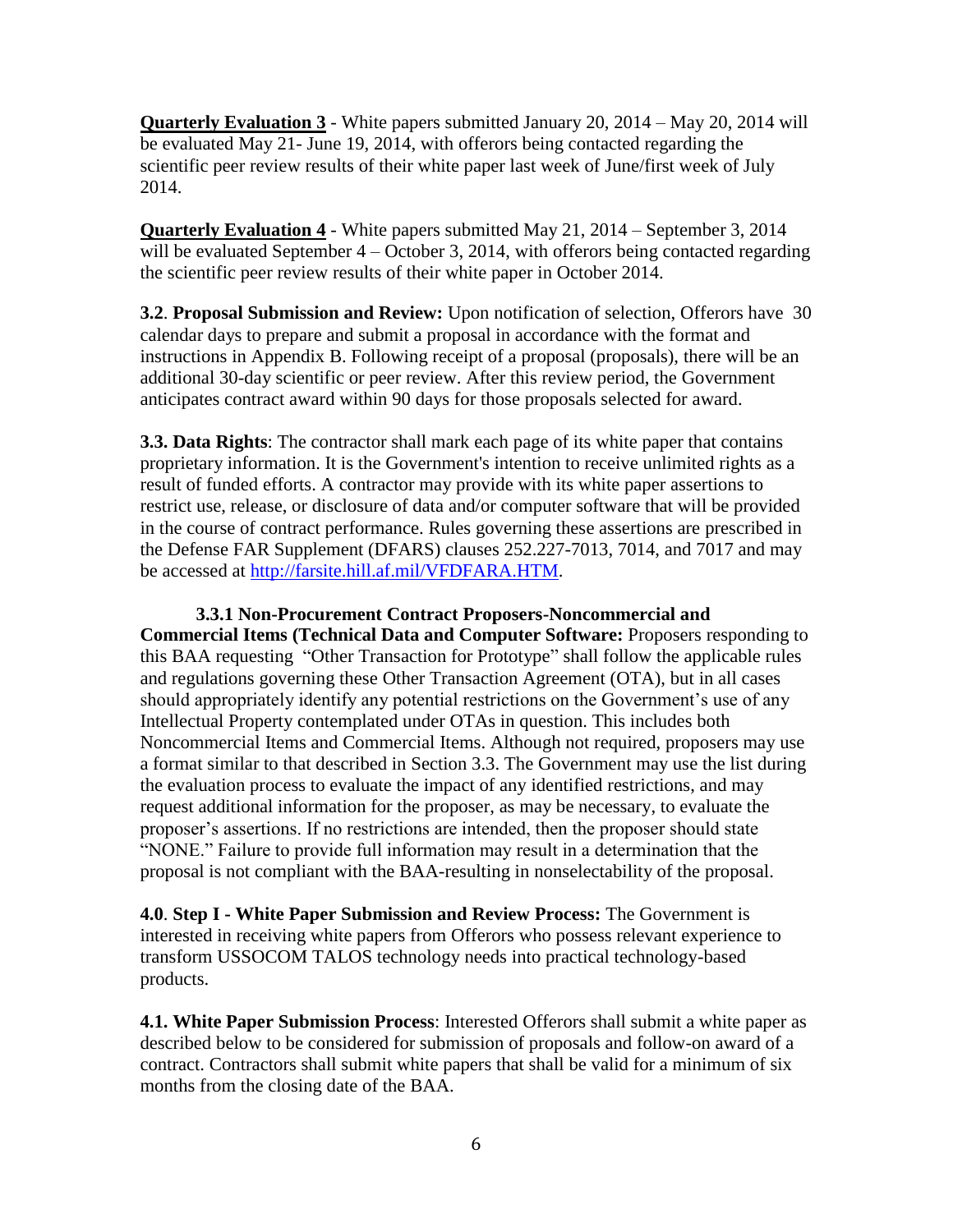#### 4.2. **White Paper Content and Format:**

**4.2.1. Format:** White papers shall use the format described at Appendix A - White Paper Format. White papers shall meet the following requirements: (1) Paper Size - 8.5 x 11 inch paper; (2) Margins - 1"; (3) Spacing - single; (4) Font – Times New Roman, 12 Point; (5) Microsoft Word 2007 or later and/or PDF format. The Integrated Master Schedule is not restricted in size. The naming convention of white papers shall conform to the following format (CompanyName\_WhitePaperTitle\_MMDDYYYY.doc or pdf, contain no more than 50 characters, and no special characters.

**4.2.2. Number of Pages:** White papers will not exceed five pages. The cover page is not counted in this page limit. All pages shall be numbered.

**4.2.3**. **Cover Page: Labeled "WHITE PAPER" and shall include:** (1) BAA number and Technology Areas of Interest as referenced in paragraph 2.7 ; (2) white paper title; and (3) Offeror information to include address, phone, fax, and technical contact with email address.

**4.2.4**. **Technical:** The Offeror shall submit a description of the scope of work necessary to satisfy the BAA stated technical challenges and design objectives. This shall include: (1) technical approach; (2) technical risk areas; (3) design maturity; (4) any other technical data/information to be conveyed for consideration. The Offeror will identify the management, technical qualification and composition of the research team, key personnel, and subcontractors. The Offeror must address the quality assurance process to assess its capability to successfully develop the technology and configuration control plan.

**4.2.5**. **Price/Cost and Schedule**: The Offeror will provide a determination of the cost to develop the technology through each phase from concept development through prototype proofing. Each Offeror shall submit a rough order of magnitude (ROM) of the costs based on work areas of development to perform the overall technology development effort. The Offeror will state the ability to complete all requirements within the proposed schedule, or 12 months, whichever is less. The Offeror shall submit a schedule by major tasks to develop the technology through completion of the prototype and proof of readiness.

**4.2.6**. **Quad Chart**: The Offeror shall submit a quad chart following the example at Appendix A. The quad chart shall include: (1) description of the technology effort with drawing or schematic; (2) technical performance required to achieve and complete the effort; (3) costs by deliverable, and schedule; and (4) technical resources and team members.

**4.2.7**. **Submission**: Only electronic submissions through

<http://www.socom.mil/sordac/Pages/BAAHome.aspx> or the TALOS@socom.milas stated in Paragraph 1.5.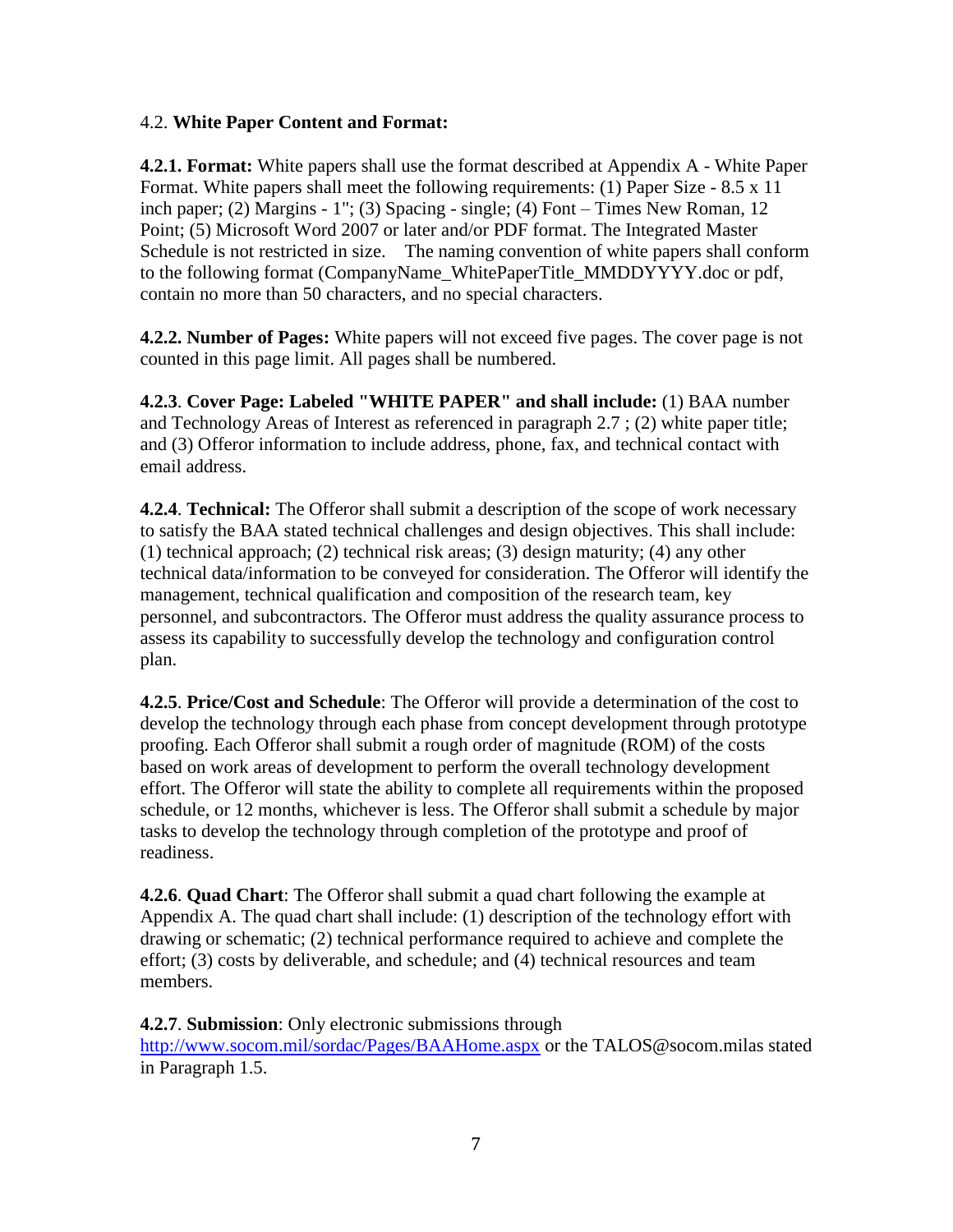## 4.3. **White Paper Review Information:**

**4.3.1**. **Review Method:** The Government will review each white paper and select the Offerors that have the greatest potential to meet the needs of USSOCOM technology requirements based on the areas stated in the BAA. Initially, a determination will be made if each Offeror is technically qualified and has a comprehensive understanding to undertake the development of the technology based on the information stated in the white paper. The Government will determine the most technically competent and capable of the qualified Offerors using the criteria below.

**4.3.2**. **Review Criteria:** The Government will review the Offeror's capability to meet the technology requirements using the following specific criteria listed in descending order of importance:

**4.3.2.1**. **Relevance**: The Government will review the Offeror's description of the technology and the USSOCOM unique technology need that it meets for the technical challenges listed in paragraph 2.7. The Offeror's facilities and equipment will be reviewed to assess its capability to conduct complete development of the technology, construction of a prototype or prototypes, and proof testing to assure maturity readiness.

**4.3.2.2**. **Innovative or Revolutionary Technology:** The Government will assess the Offeror's capability to satisfy the technical challenges and design objectives by reviewing the Offeror's unique, innovative, or revolutionary approach; technical risk and mitigation plan; the ability to achieve technology maturity; and other technical data/information conveyed.

**4.3.2.3**. **Price/Cost:** The Government will make a determination of the fairness and reasonableness for the proposed price/cost. The Offeror will be assessed whether the technology development can be successfully completed from the costs stated by the Offeror.

**4.3.2.4**. **Schedule:** The Offeror's schedule will be evaluated based on the reasonable level of effort and complexity of the technology; the resources, facilities, and equipment available; and the allocation of time per major task.

**4.3.3**. **Notification of Selection:** All Offerors submitting white papers will be contacted by the Government, either with a letter informing them that the effort proposed is not of interest to the Government, or with a request for a formal cost and technical proposal by a specified date. Offerors whose white papers are determined not to be of interest are not precluded from submitting a proposal and may request proposal instructions if they so desire. The submission of a proposal not specifically requested by the Government does not commit the Government to review the proposal.

**5.0**. **Step II** - **Proposal Submission and USSOCOM Review Process:** All proposals stand on their own technical merit. The evaluation of each proposal will be based on the criteria stated below.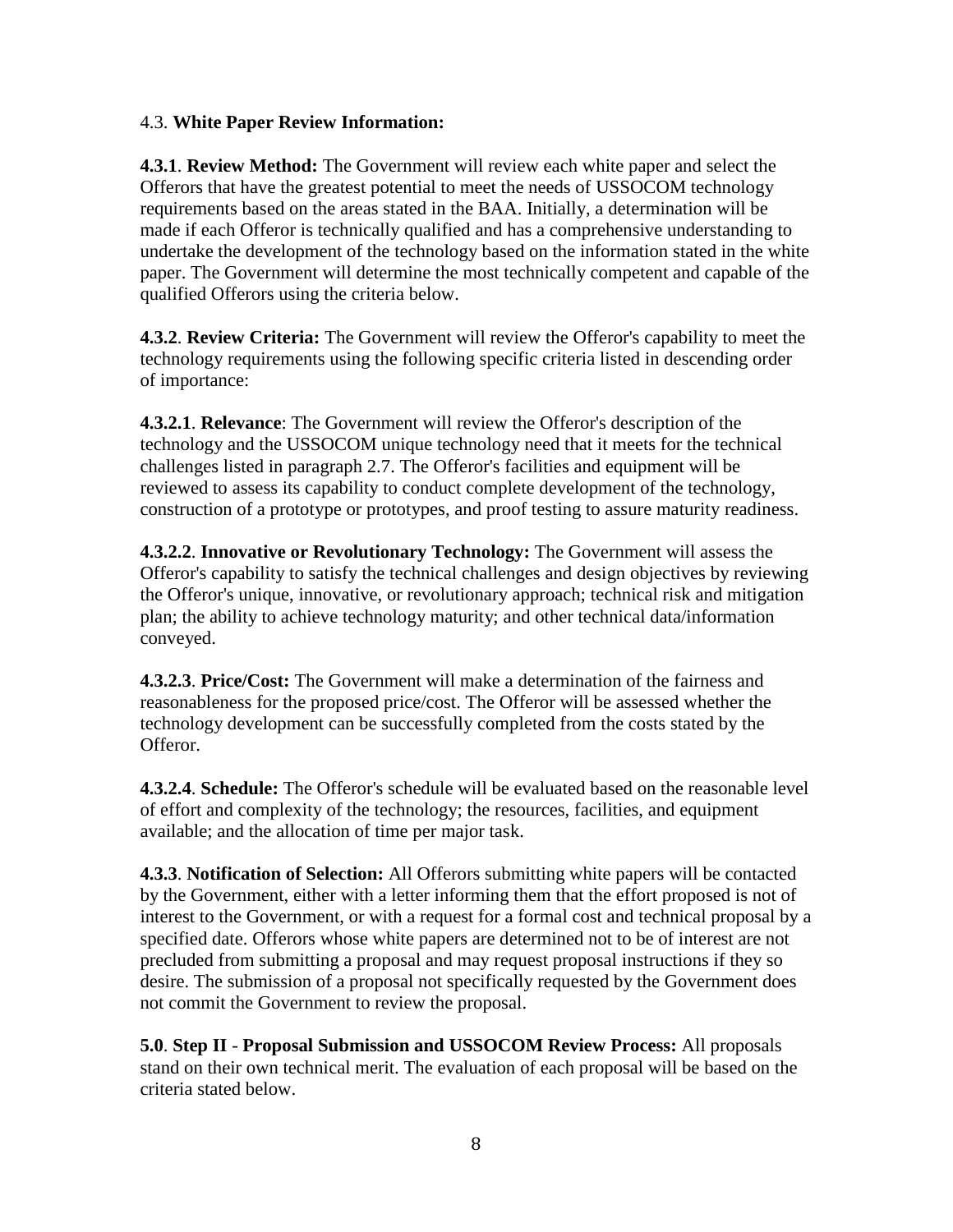**5.1**. **Proposal Submission/Format/Number of Pages:** Offerors selected to submit a proposal will use the proposal format and structure shown in Appendix B. Each proposal shall include a Statement of Work (SOW) so that the evaluation process includes direct consideration for contract award. Proposals shall not exceed 20 pages, excluding cover page and cost/schedule. All pages shall be numbered.

**5.2**. **Proposal Review, Evaluation, and Selection Criteria and Process**: Each proposal will be evaluated by the Government where the proposal must stand on its own technical merit. Each proposal will be evaluated for technical merit using the criteria below.

**5.2.1**. **Category I:** Proposal is well conceived, scientifically and technically sound, pertinent to the program goals and objectives, and offered by a responsible Offeror with the competent scientific and technical staff and supporting resources needed to ensure satisfactory program results. Proposals in Category I are recommended for acceptance (subject to availability of funds) and normally are displaced only by other Category I proposals.

**5.2.2. Category II**: Proposal is scientifically or technically sound, requiring further development and is recommended for acceptance, but at a lower priority than Category I.

**5.2.3**. **Category III**: Proposal is not technically sound or does not meet agency needs.

**6.0**. **Step III - Contract Award/Other Transaction**: The Government's plan is to award contracts and /or Other Transaction to selected technologies that meet USSOCOM's needs. The Government anticipates that awards will be made up to 90 days after scientific or peer review of selected proposals. Contract awards and/or Other Transactions will be made based on the following.

**6.1**. **Proposal Awards:** Multiple awards may be made based on the quality of the proposals and availability of funding. Occasionally, USSOCOM may be interested in buying only a certain portion (or portions) of a proposal. This BAA method provides the flexibility to make an award for only those portions or tasks of the proposal that are of interest to the Government. You will be notified in writing if the Government intends to make an award based on your proposal. The notification will indicate if all or only portions of your proposal will be included in the award.

**6.2. Sequence of Awards**: Awards will be made to Category I proposals prior to any Category II proposals. Due to the uniqueness of the proposal evaluation process, it may be the case that while the overall proposal is ranked in Category II (or even Category III) a certain part of the proposal may be ranked Category I or II. In this case, it will allow the Government to make an award for that portion of an Offeror's proposal that is of high interest to the Government. Category III proposals, with the exception of certain parts of the proposal (as described above), are generally not awarded. Offerors whose proposal(s) is (are) not recommended for acceptance will be notified by the Contracting Officer.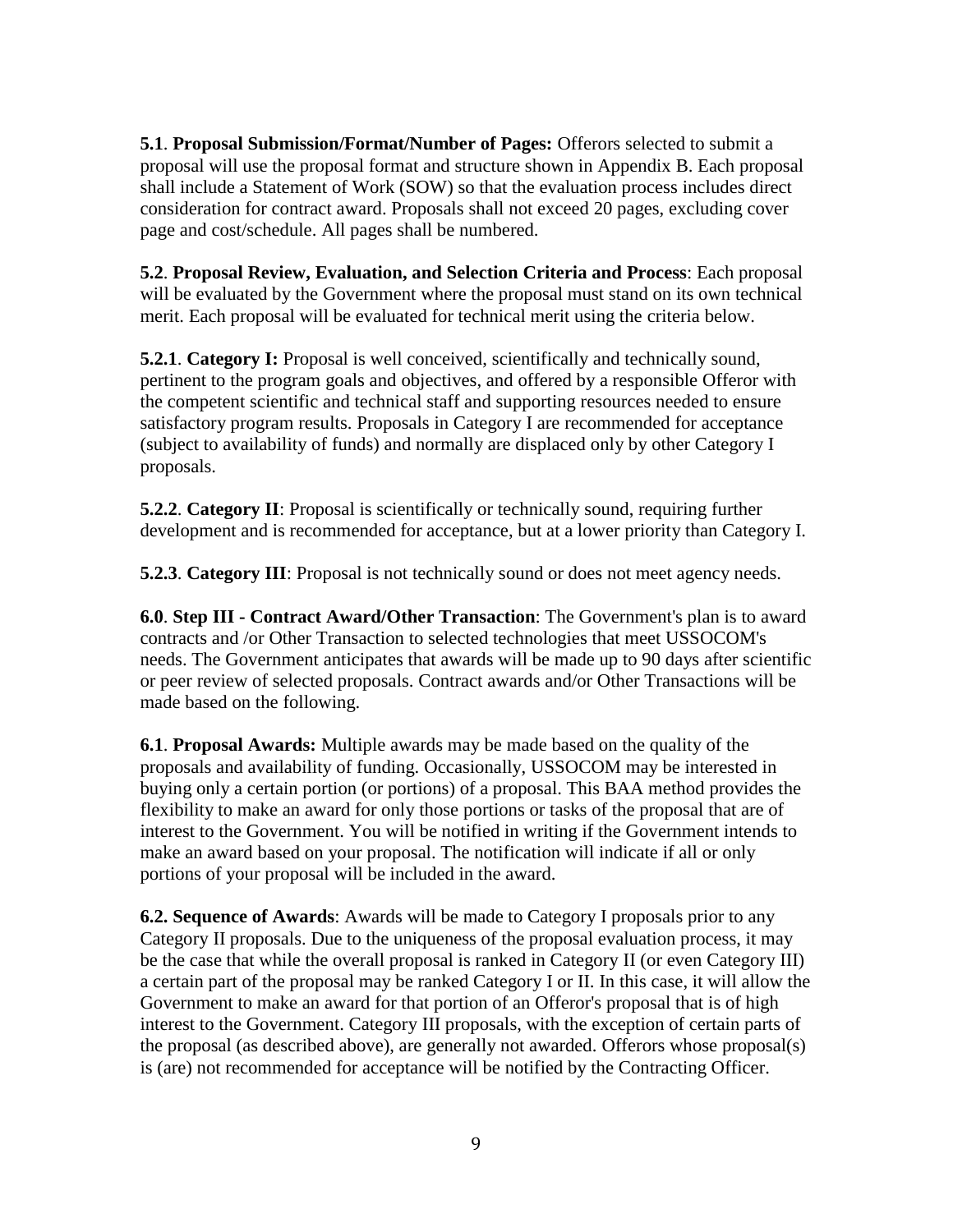**7.0. Government Furnished Information (GFI):** All GFI will be provided via Compact Discs and will be mailed upon request if determined necessary and advantageous by the Government. For verification please provide the following in the request: full company name, address, Cage Code (and Facility Code if differs), Security Office point of contact with telephone number/email, and level of clearance/safeguarding. All requests shall be directed to the Contracting Officer

ONLY via email at Primary: [Peter.Coffey@socom.mil;](mailto:Peter.Coffey@socom.mil) Secondary: [Geneva.Emiliani](mailto:Lionel.Lawson@socom.mil) @socom.mil

## **8.0. References**

Federal Acquisition Regulation National Industrial Security Program Operating Manual

## **9.0 Acronyms**

Defense Federal Acquisition Regulation Supplement

<span id="page-12-0"></span>

| <b>Broad Agency Announcement</b>                  |
|---------------------------------------------------|
| Cost-Plus-Fixed-Fee                               |
| Command, Control, Communications, and Computers   |
| Defense Federal Acquisition Regulation Supplement |
| <b>Federal Acquisition Regulation</b>             |
| Firm-Fixed-Price                                  |
| Government Furnished Information                  |
| <b>Historically Underutilized Business Zones</b>  |
| <b>National Industrial Security Program</b>       |
| North American Industry Classification System     |
| Point of Contact                                  |
| <b>Request for Proposals</b>                      |
| Rough Order of Magnitude                          |
| <b>Situational Awareness</b>                      |
| <b>Special Operations Forces</b>                  |
| <b>Statement of Work</b>                          |
| <b>Tactical Assault Light Operator Suit</b>       |
| <b>Technology Readiness Level</b>                 |
| <b>United States Code</b>                         |
| <b>United States Special Operations Command</b>   |
|                                                   |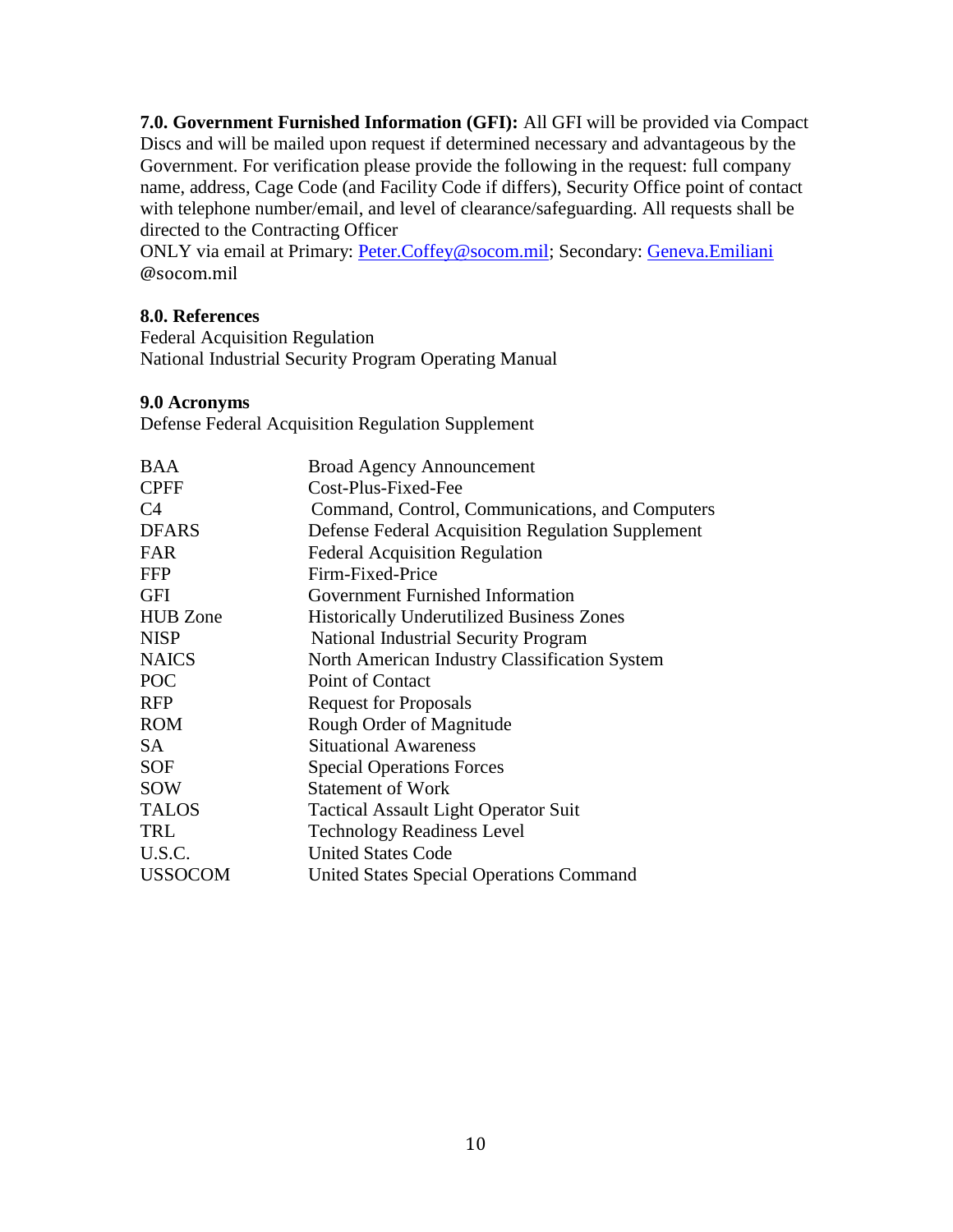#### **Appendix A – White Paper Format**

**Section A** – Title, **Technology Areas of Interest as referenced in paragraph 2.7,**  period of performance, estimated cost of task, name and address of the Offeror, technical and contracting points of contact, telephone and fax numbers.

**Section B** – Task objective with description of work to be performed.

**Section C** – Technical summary and proposed deliverables.

The white paper/abstract should include the anticipated period of performance as well as a ROM cost. The ROM cost consists of the total cost plus profit/fee, if any. It is a best guess of the anticipated cost of the effort and should be consistent with any dollar value or ranges specified in the announcement, as well as the level of work being proposed. The white paper/abstract does not include a cost proposal or any of the material which usually accompanies a cost proposal. It must include a short technical description of the concepts and plans to accomplish the technical objectives. It also briefly describes the technologies to be pursued in the effort. It should also identify any Independent Research and Development (IR&D) work underway within the company which may have direct application. The white paper/abstract should address only that specific part of the BAA that the Offeror intends to accomplish. A single white paper/abstract that attempts to address the whole scope of the technology described in the FedBizOpps will most likely be rejected.

### **Section D** – Quad Chart

The quad chart presents the overall view of the proposed work in a snapshot. It is essential that the quad visually present the relevant information of what the project will accomplish, a description, the technical efforts necessary to achieve results, benefit to SOF, technical and management resources, costs, and schedule/major milestones. It is preferred that quad charts be provided in the latest version of Microsoft (MS) Power Point, although they may be provided in MS Word or Adobe Acrobat files so long as the quad file can be opened and read. A sample quad is shown below in Figure 2.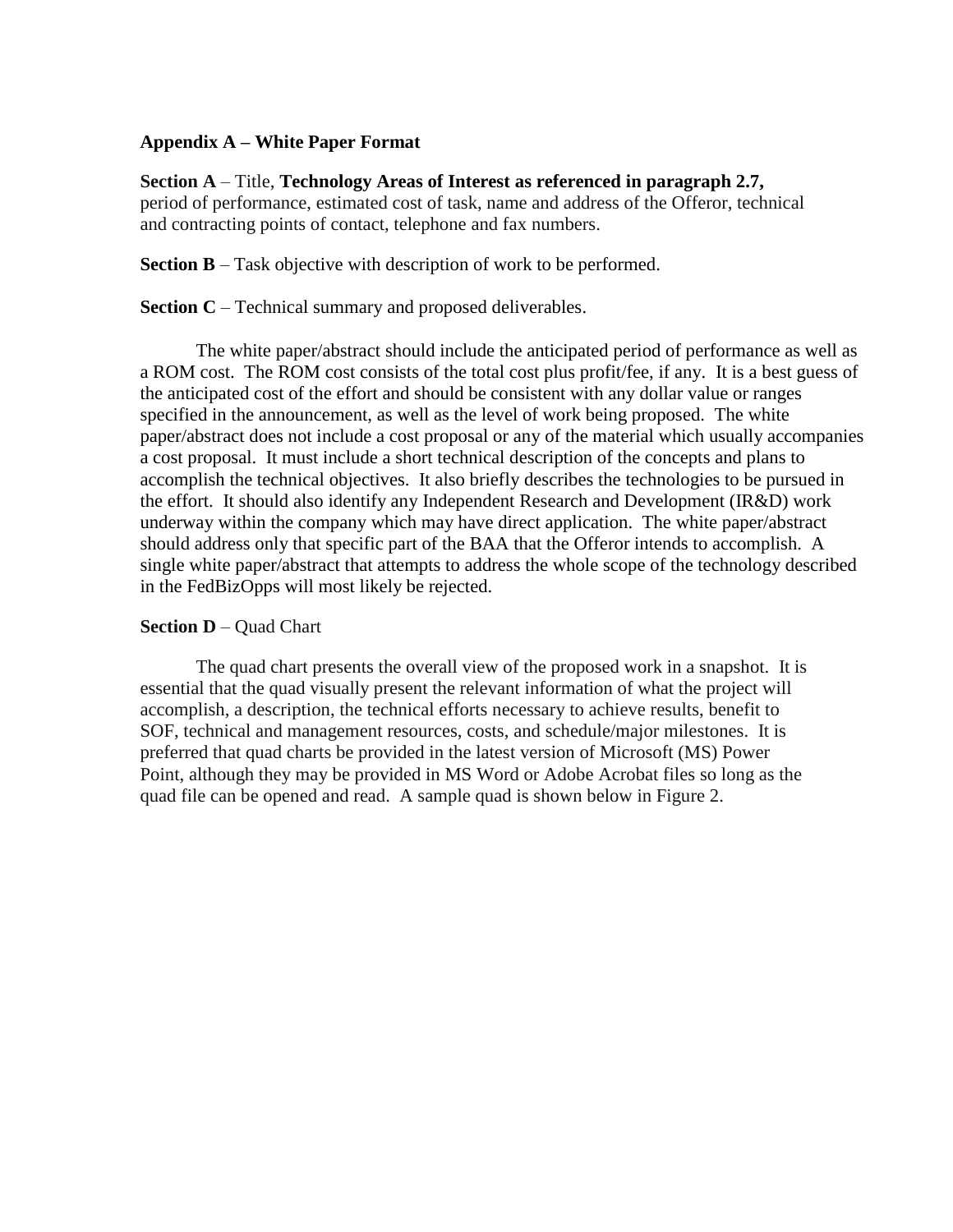|                                                                                                     | <b>Project Title</b>                                                                                                                                                                                                                                            |
|-----------------------------------------------------------------------------------------------------|-----------------------------------------------------------------------------------------------------------------------------------------------------------------------------------------------------------------------------------------------------------------|
| <b>Project Description</b>                                                                          | <b>Technical Performance</b><br>Technology Area(s) of Interest<br>Goals and Objectives<br>Key Technology (ies)<br>Dependencies (resources or access to<br>materials outside the control of the research<br>team)<br><b>Benefit to Special Operations Forces</b> |
| Photo, rendering, or<br>illustration of the project                                                 |                                                                                                                                                                                                                                                                 |
| $Y$ ear 2<br><b>Year 1</b><br>Total <sup>'</sup><br>000<br>000<br>000                               | <b>Schedule/Major Milestones</b>                                                                                                                                                                                                                                |
| Company/Organization Name<br><b>Project POC Name</b><br><b>POC Phone Number</b><br><b>POC Email</b> | Deliverables: (e.g., study, written reports,<br>prototype device, or proof of prototype<br>testing)                                                                                                                                                             |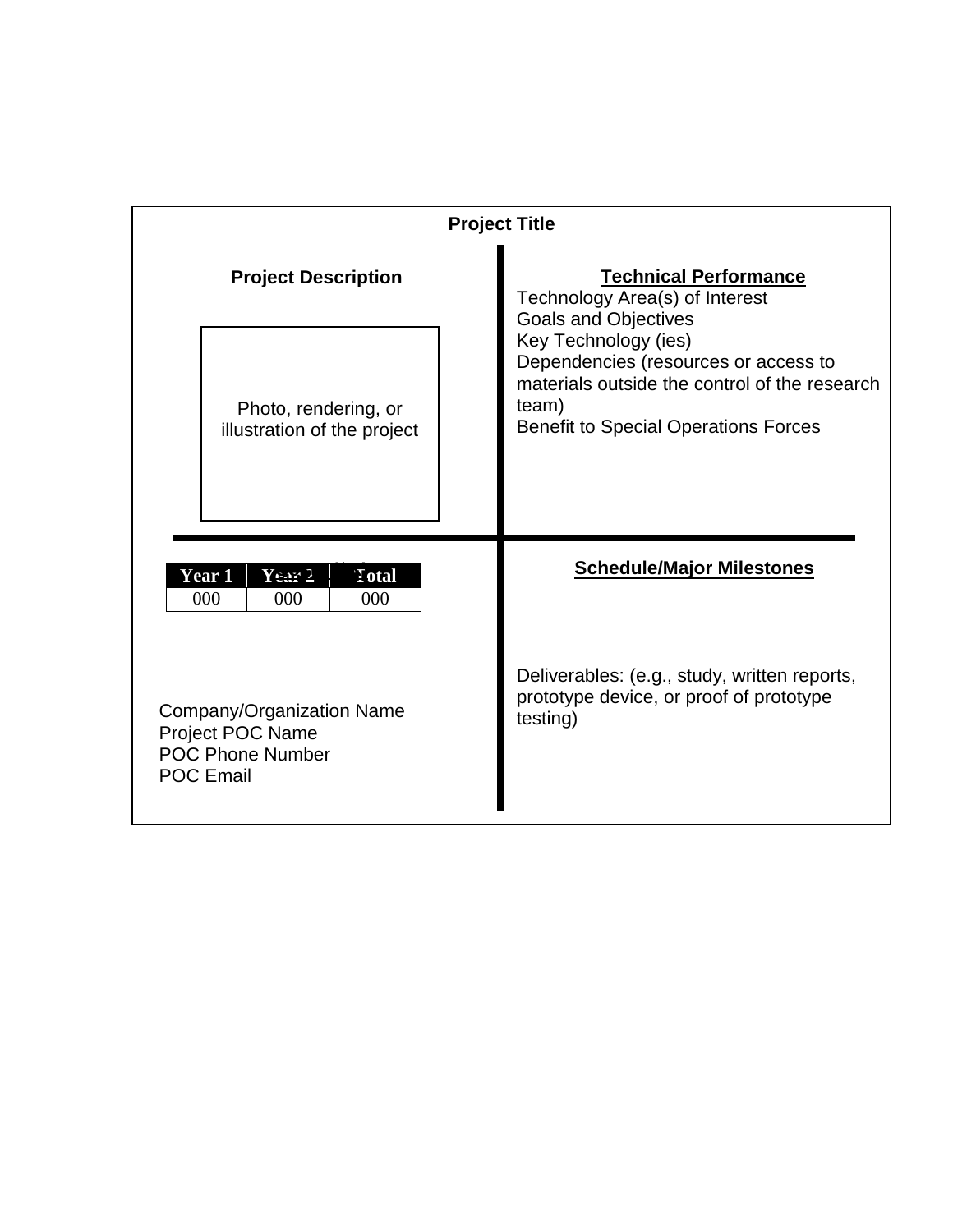## <span id="page-15-0"></span>**Appendix B – Proposal Format**

**INTRODUCTION:** The Offeror's proposal shall consist of three parts. Part I is the technical proposal, Part II is the statement of work, and Part III is the cost proposal.

#### Part I: Technical Proposal Table of Contents

- I Cover Page
- ii Table of Contents
- iii List of Illustrations/Tables
- iv Executive Summary
- 1.0 Technical Approach
- 1.1 Technical Discussion
- 1.2 Technical Program Summary
- 1.3 Risk Analysis and Alternatives
- 1.4 References
- 2.0 Capabilities and Relevant Experience
- 2.1 Previous or Current Relevant Independent Research and Development
- (IR&D) Work
	- 2.2 Related Government Contracts
	- 2.3 Facilities/Resources
	- 2.4 Resumes of Key Personnel
	- 3.0 Schedule
	- 3.1 Time Line Chart by Task
	- 4.0 Program Organization
	- 4.1 Organization Chart(s) with Key Personnel
	- 4.2 Management and Technical Team
		- 4.2.1 Offeror Responsibilities
		- 4.2.2 Subcontractor(s) Responsibilities
		- 4.2.3 Consultant Responsibilities

Appendix (es)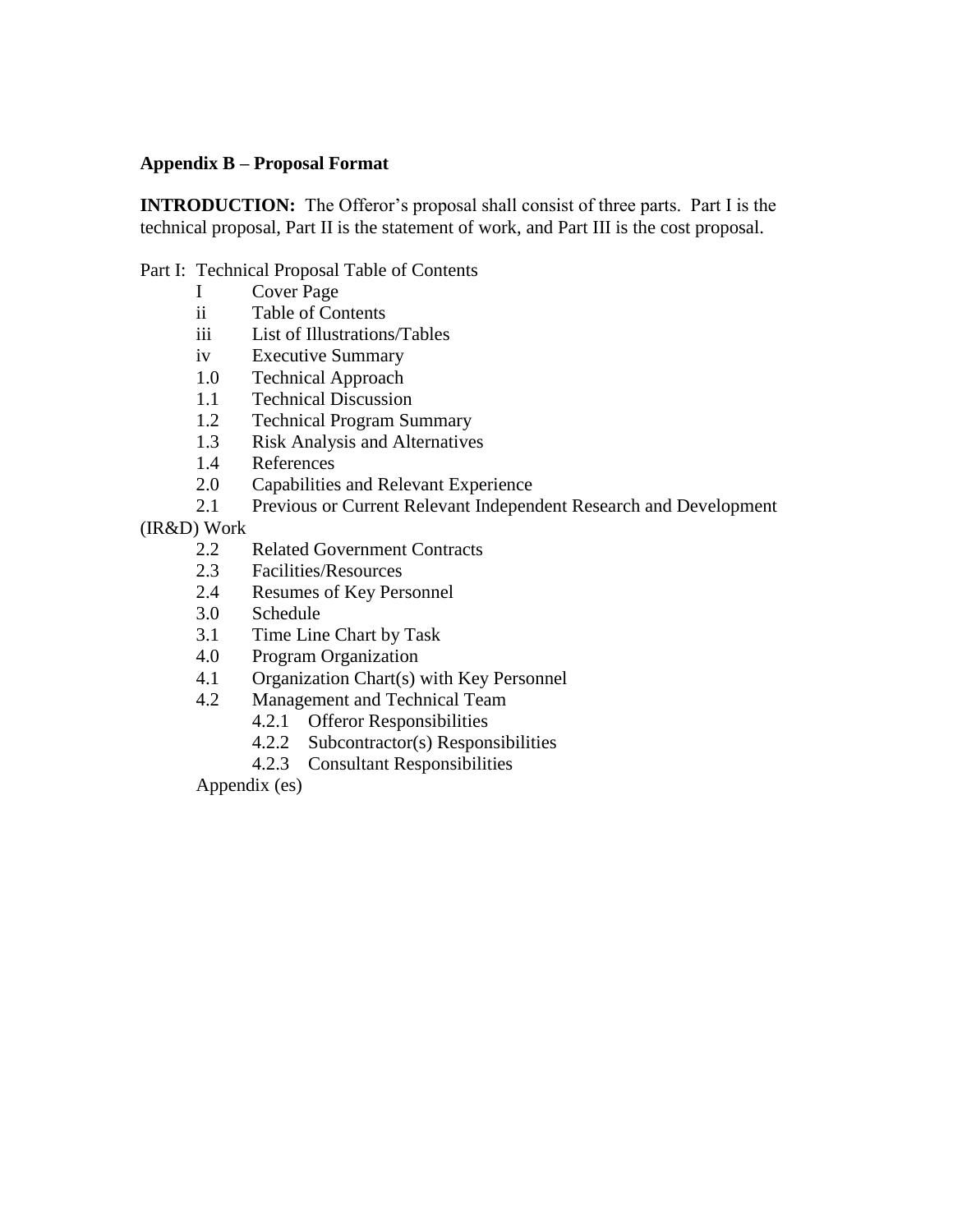## **Part I:Technical Proposal – Detailed Description of Contents**

i. Cover Page

The cover page shall include the BAA title and reference number; name with telephone number, fax, and email address for the Offeror's principal points of contact (both technical and contractual); and a proprietary data disclosure statement, if applicable.

ii. Table of Contents

Follow the table of contents format described above.

iii. List of Illustrations/Tables

This list is a quick reference of charts, graphs, and other important information. A separate List of Illustrations/Tables is recommended.

iv. Executive Summary

The Executive Summary allows the Offeror to present, briefly and concisely, the important aspects of their proposals to key management personnel. The summary should present an organized progression of the work to be accomplished, without the technical details, so that the reader can grasp the core issues of the proposed program. The Executive Summary shall not exceed more than one half of one page in length.

- 1.0 Technical Approach: In this section, the Offeror should provide as much technical detail and analysis as is necessary or useful to support the proposed technical approach. One must clearly identify the technologies, (e.g., basic, applied research, or exploratory development) forming the solution(s) proposed. It is not effective to address a variety of possible solutions to the technology problems.
	- 1.1 Technical Discussion: No technical approach is without its limitations or shortcomings. Every issue should be identified and compared with the successes/ failures of previous approaches. A tradeoff analysis is a good way to make this comparison and should be supported by theory, simulation, modeling, experimental data, or other sound engineering and scientific practices. If the Offeror has a new and creative solution to the problem(s), that solution should be developed and analyzed in this section. The preferred technical approach should be described in as much detail as is necessary or useful to establish confidence in the approach.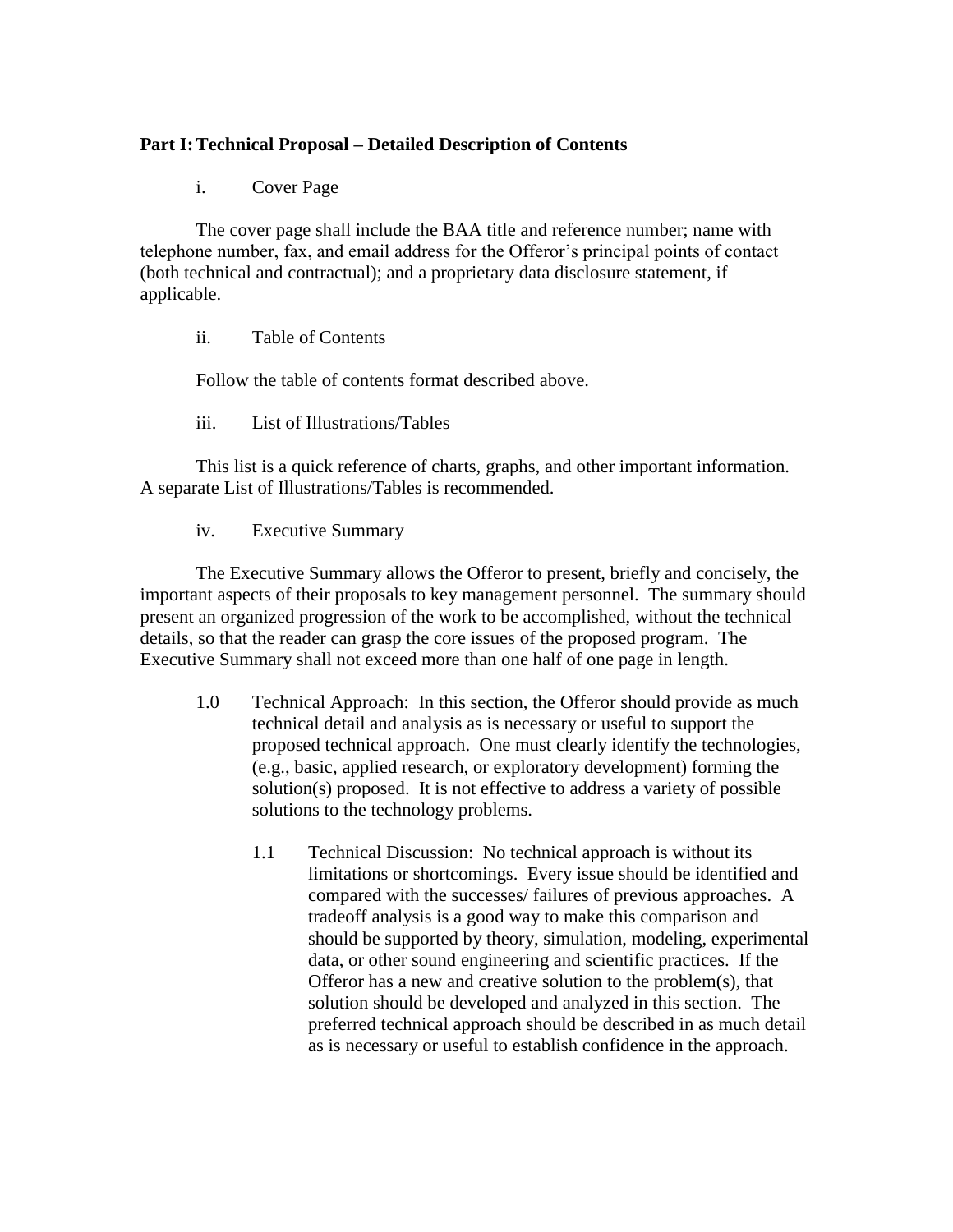- 1.2 Technical Program Summary: This section summarizes the above technical discussion in an orderly progression through the program, emphasizing the strong points of the proposed technical approach.
- 1.3 Risk Analysis and Alternatives: Every technology has limitations and shortcomings. The proposal evaluator(s) will formulate a risk assessment; therefore, it is in the best interest of the Offeror to have its own understanding of the risk factors presented. Critical technologies should be identified along with their impact on the overall program, as well as fallback positions that could still improve on existing approaches.
- 1.4 References: Any good technology discussion must present the basis for, and reference, the findings cited in the literature.
- 2.0 Capabilities and Relevant Experience: In this section, the Offeror should describe any capabilities the Offeror has that are uniquely supportive of the technology to be pursued. The following subparagraphs are recommended to be addressed.
	- 2.1 Previous or Current Relevant IR&D Work and Points of Contact
	- 2.2 Related Government Contracts and Points of Contact
	- 2.3 Facilities/Resources
	- 2.4 Resumes of Key Personnel
- 3.0 Schedule: The schedule represents the Offeror's commitment to perform the program tasks in an orderly, timely manner.
	- 3.1 Time Line Chart by Task: Each major task identified in the SOW should appear as a separate line on the program schedule. Planned meetings, such as kick-off, presentations (including final presentation on the effort), technical interchange meetings, should be included in the time line. The time line should also indicate the anticipated meeting site.

4.0 Program Organization: In this paragraph, the Offeror should present its organization's ability to conduct difficult technical programs. Any pertinent or useful information may be included in this paragraph, but a minimum recommended response should address the following subparagraphs: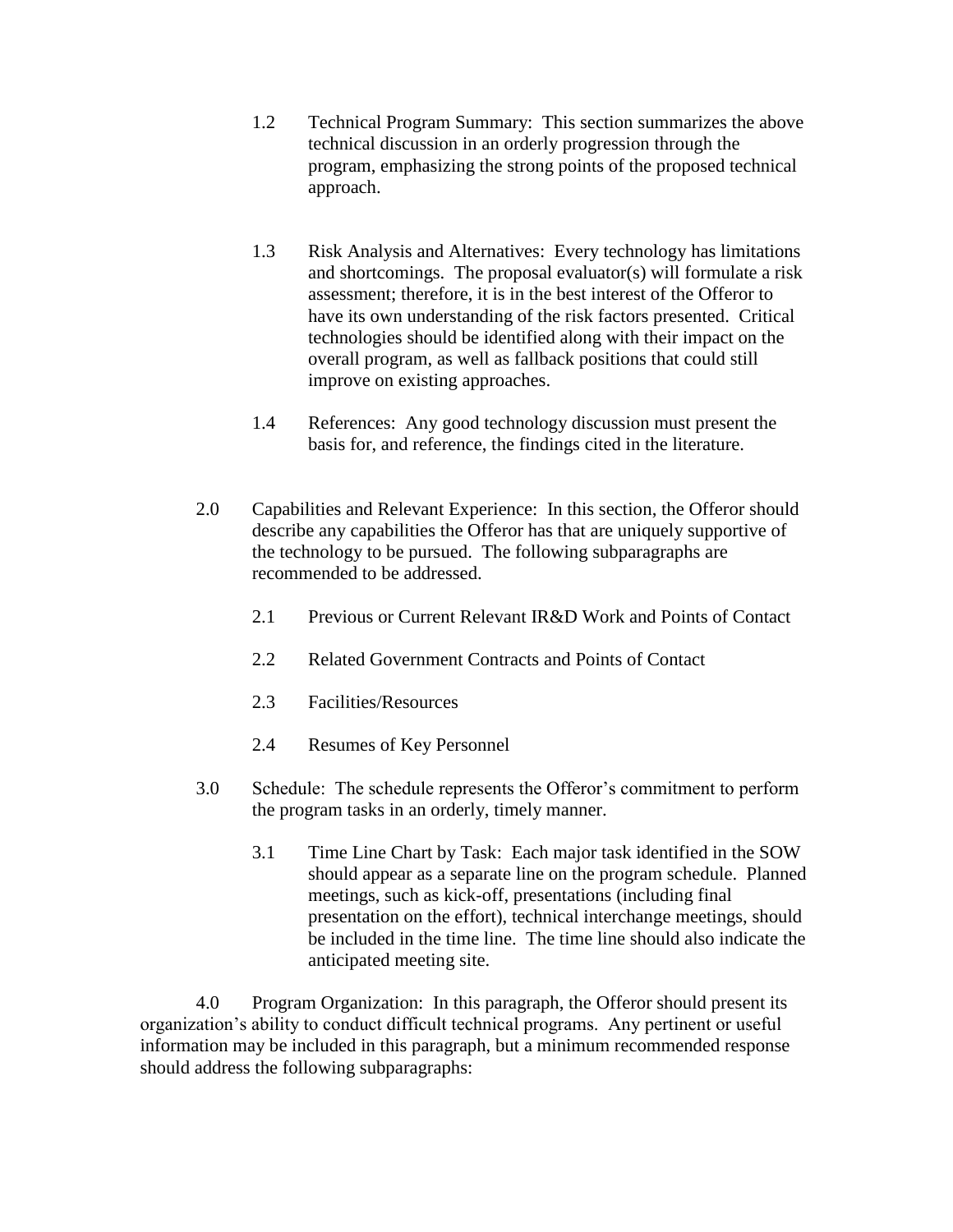4.1 Organization Chart(s) with Key Personnel: Include prime Offeror and subcontractor organization charts.

4.2 Management and Technical Team: This should specifically identify what tasks will be performed by each party and why each subcontractor, if any, was selected to perform its task(s).

- 4.2.1 Offeror Responsibilities
- 4.2.2 Subcontractor(s) Responsibilities
- 4.2.3 Consultant(s) Responsibilities

Appendix (es): Appendices may include technical reports, published papers, and referenced material. A listing of these reports/papers, with short description of the subject matter, is usually adequate. **DO NOT PROVIDE COMMERCIAL PRODUCT ADVERTISING BROCHURES.** Please be aware that these may be included in the proposal page limitation.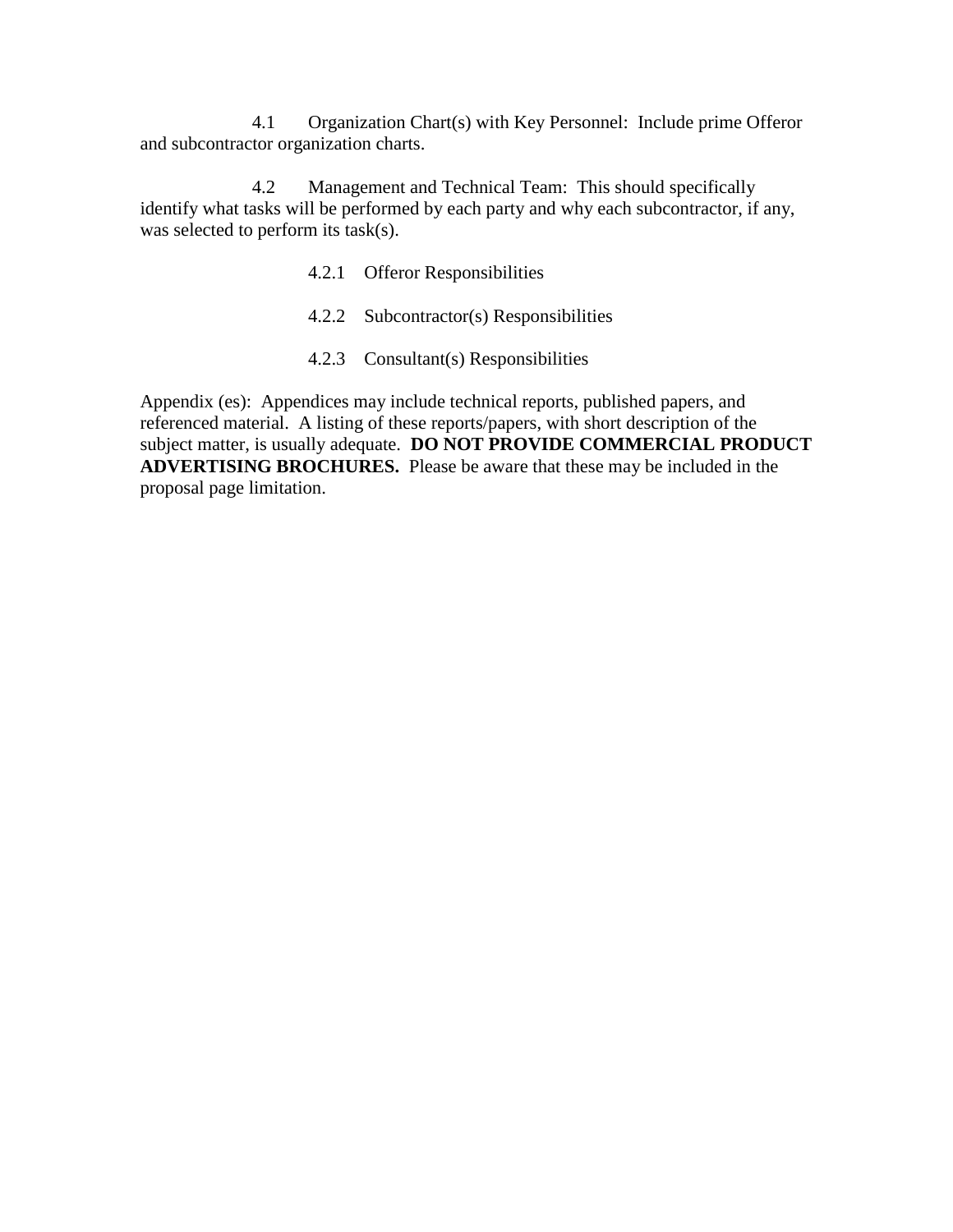Part II – Offeror Statement of Work (SOW)

## a. PLEASE USE THE FOLLOWING DECIMAL NUMBERING SYSTEM FOR SOW PREPARATION. **Do not put proprietary data or restrictive markings in the SOW.**

Table of Contents

- 1.0 Objective
- 2.0 Scope
- 3.0 Background
- 4.0 Tasks/Technical Requirements
- 4.1 Task  $1<sup>st</sup>$  sub-level
- 4.1.1 Sub-task  $-2<sup>nd</sup>$  sub-levels
- 4.1.1.1 Second level sub-task  $-3<sup>rd</sup>$  sub-level
	- b. An Offeror-developed SOW is required to accurately describe the work to be performed and void of inconsistencies. If, in the Government's opinion, the Offeror's SOW does not reflect these requirements, changes or adjustments may be required that could delay the award. The SOW must be a separate and distinct part of the proposal. The proposed SOW must contain a summary description of the technical methodology as well as the task description, but not in so much detail as to make the SOW inflexible. **DO NOT INCLUDE THE OFFEROR'S NAME, OR ANY PROPRIETARY INFORMATION IN THE SOW**.
	- c. The following is offered as the format for the SOW. Begin this section on a new page. Start your SOW at Paragraph 1.0.
	- (1) 1.0 Objective: This section is intended to give a brief overview of the specialty area and should describe why it is being pursued and what you are trying to accomplish.
	- (2) 2.0 Scope: This section includes a statement of what the SOW covers. This should include the technology area to be investigated, objectives/goals, and major milestones for the effort.
	- (3) 3.0 Background: The Offeror shall identify appropriate documents that are applicable to the effort to be performed. This section includes any information,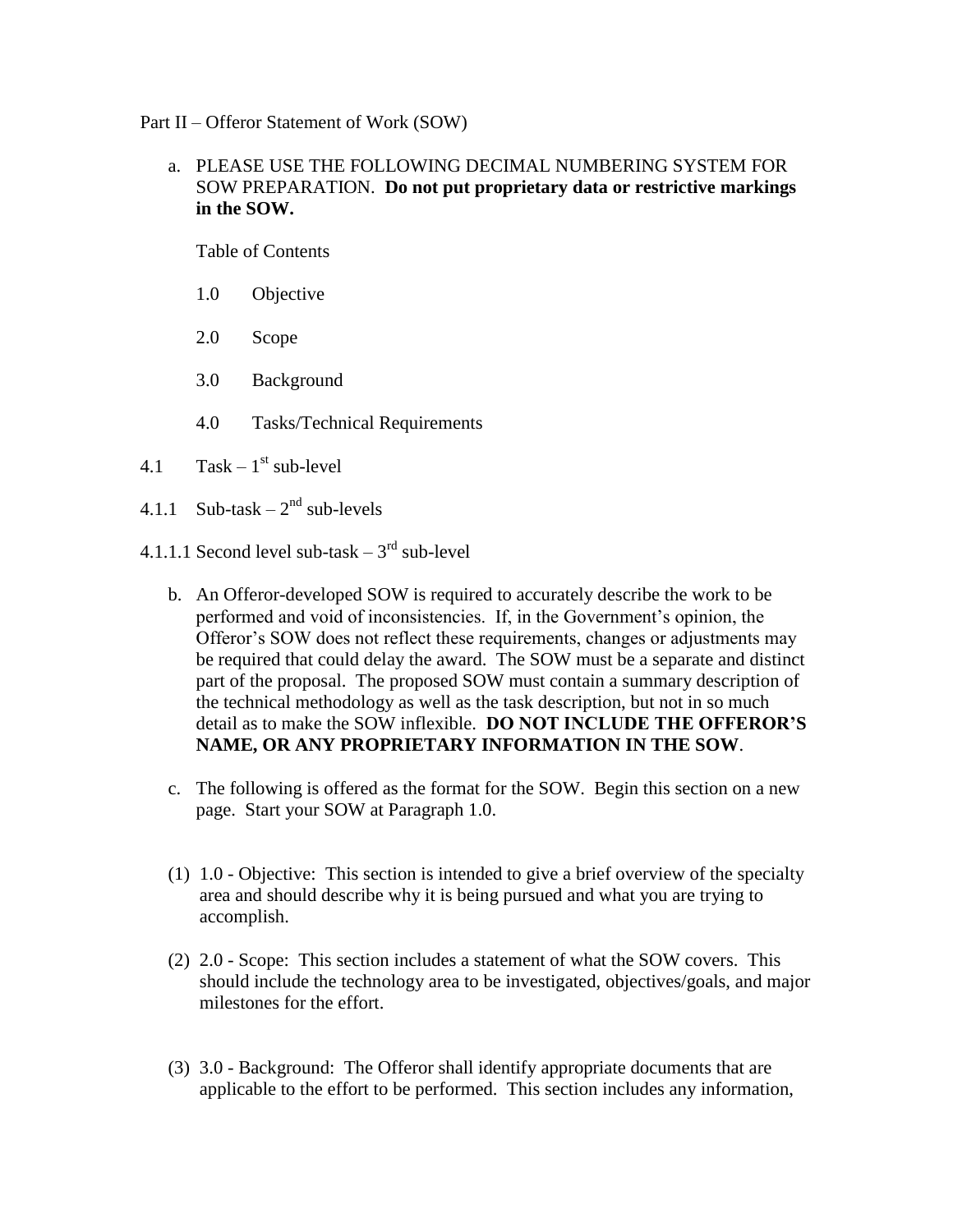explanations, or constraints that are necessary in order to understand the requirements. It may include relationships to previous, current, and future operations. It may also include techniques previously tried and found ineffective.

- (4) 4.0 Technical Requirements:
- (a) This section contains the detailed description of tasks representing the work to be performed that are contractually binding. Thus, this portion of the SOW should be developed in an orderly progression and in enough detail to establish the feasibility of accomplishing the overall program goals. The work effort should be segregated into major tasks and identified in separately numbered paragraphs according to the decimal system above. Each numbered major task should delineate, by subtask, the work to be performed. The SOW must contain every task to be accomplished.
- (b) The tasks must be definite, realistic, and clearly stated. Use "shall" whenever the work statement expresses a provision that is binding. Use "should" or "may" whenever it is necessary to express a declaration of purpose. Use "will" in cases where no Offeror requirement is involved, e.g., power will be supplied by the Government. Use active voice, not passive voice, in describing work to be performed.
- (c) Do not use acronyms or abbreviations without spelling out acronyms and abbreviations at the first use; place the abbreviation in parenthesis immediately following a spelled-out phrase. This provides the definition for each subsequent reuse. As an option, a glossary may contain definitions of acronyms and abbreviations.

(d) If presentations/meetings are identified in your schedule, include the following paragraph in your SOW:

*"Conduct presentations/meetings at times and places specified in the contract schedule."*

(e) It is preferred that your proposed Statement of Work be submitted on a CD ROM using Microsoft Word. *It is still necessary, however, to submit a hard copy of the Statement of Work.*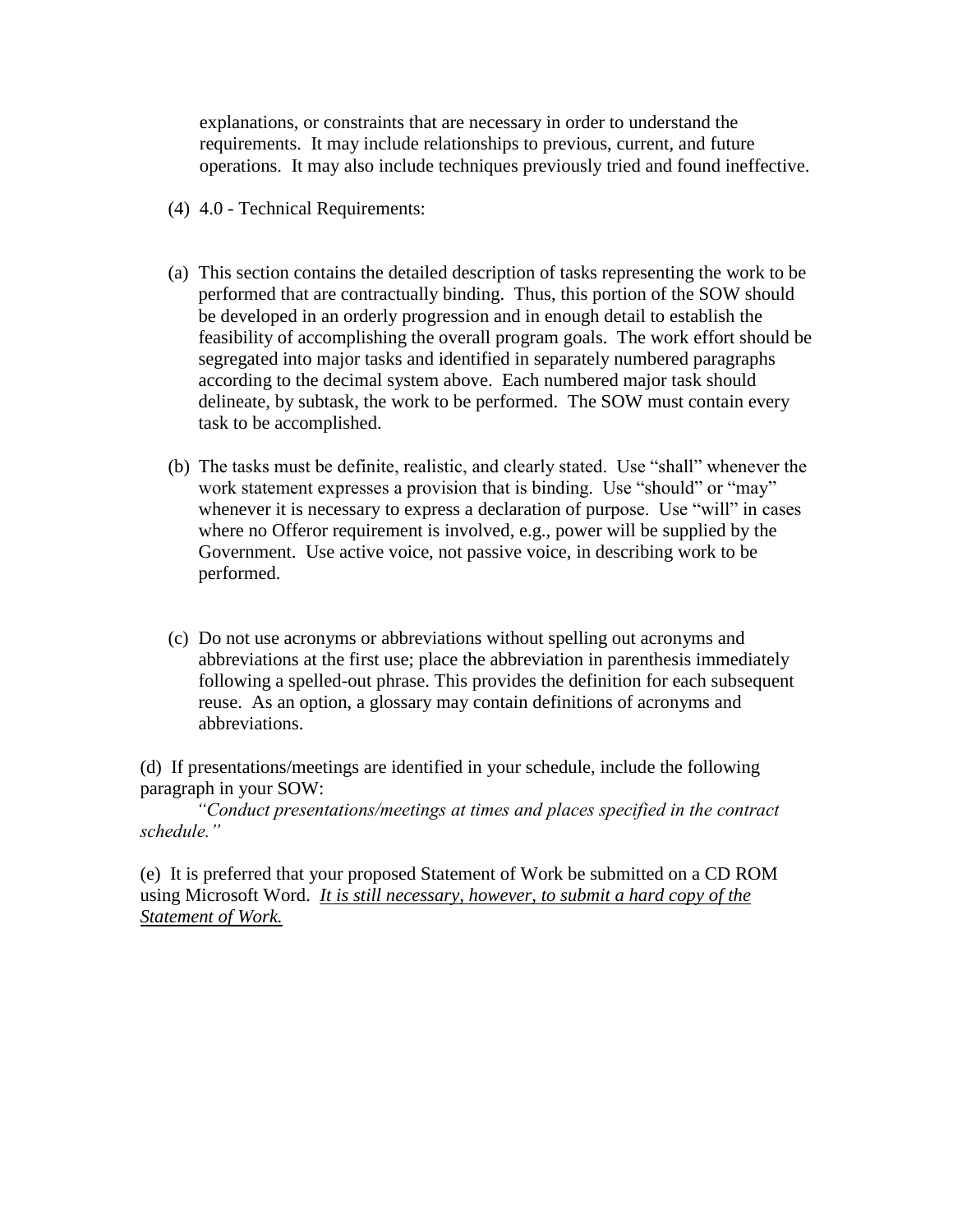## PART III - Offeror Cost Proposal

- a. The Offeror's cost proposal shall be a separate document from the Offeror SOW and included with the technical proposal and SOW. For pricing purposes, Offerors should assume a contract or agreement start date of approximately ninety (90) days after submission of the proposal.
- b. Offerors will limit the cost proposal to the minimum number of pages necessary to adequately support the proposed cost. Cost or pricing data, as defined in FAR 2.101 must be submitted. If a negotiated contract is expected to exceed \$700,000, then the submission of certified cost or pricing data shall be required. When certified cost or pricing data are required, the Contracting Officer shall require the Offeror to submit to the Contracting Officer (and to have any subcontractor or prospective subcontractor submit to the Offeror or appropriate subcontractor tier) the following in support of any proposal:
- (1) The cost or pricing data.
- (2) A certificate of current cost or pricing data, in the format specified in FAR 15.406-2, certifying that to the best of its knowledge and belief, the cost or pricing data are accurate, complete, and current as of the date of agreement on price or, if applicable, an earlier date agreed upon between the parties that is as close as practicable to the date of agreement on price.
- c. If certified cost or pricing data are requested and submitted by an Offeror, but an exception is later found to apply, the data will not be considered cost or pricing data as defined in FAR 2.101 and will not be certified in accordance with FAR 15.406-2.
- d. Format. Cost proposals shall be formatted as follows.
	- (1) Paper Size  $8.5 \text{ X}$  11-inch paper
	- (2) Margins 1-inch
	- (3) Spacing single
	- (4) Font Times New Roman, 12 Point
	- (5) Electronic Software: Microsoft Word, Excel, or Adobe Acrobat
	- (6) Submission, electronic as stated in Section 1.5 of this BAA

e. Additional Information: The following information should be contained in a cover sheet attached to the cost proposal:

- (1) Full company name and address
- (2) BAA number submitting proposal against
- (3) Point of contact, name, title, and phone and fax number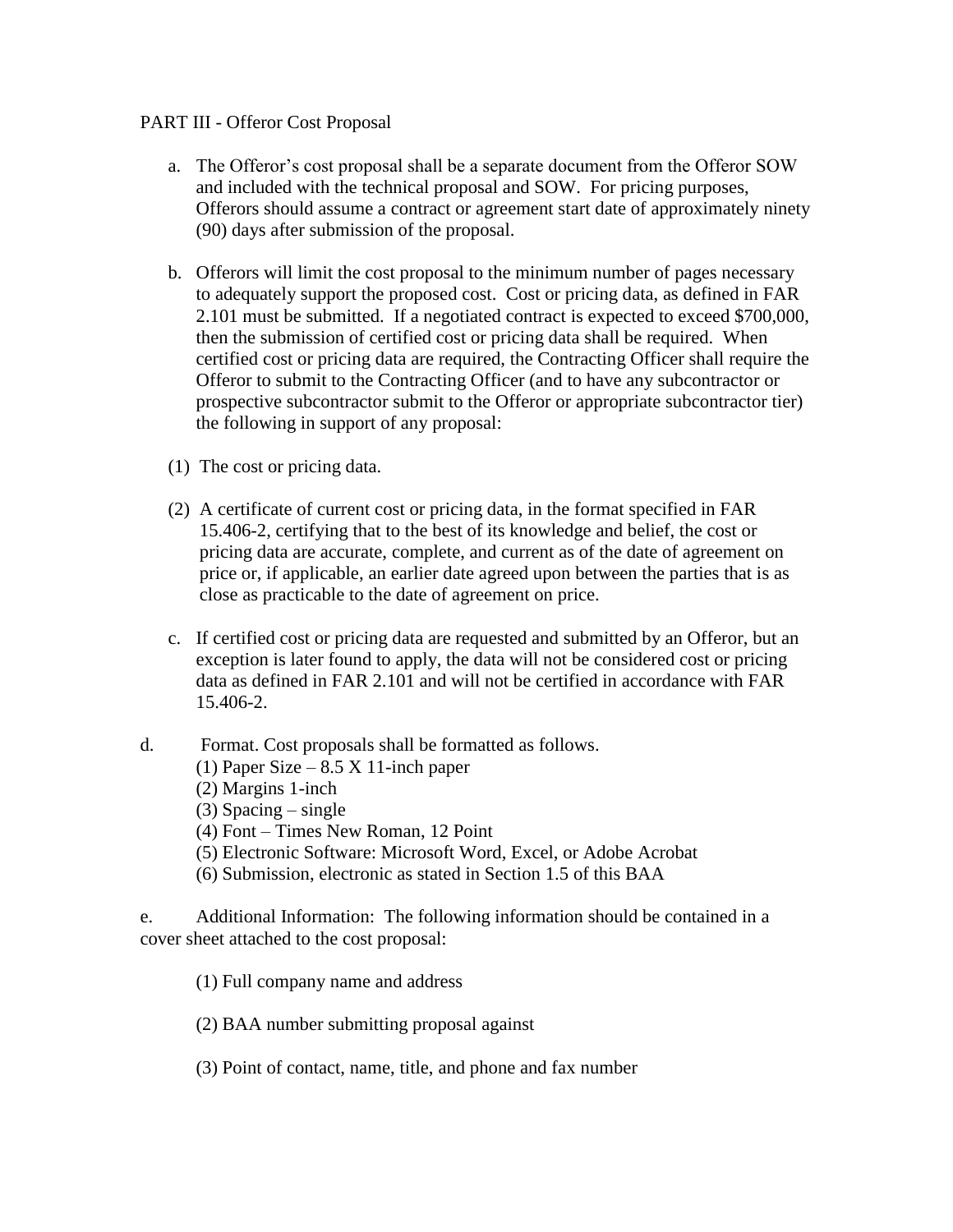(4) CAGE code

(5) DUNS number

(6) Type of contract proposed (i.e. FFP, CPFF, and T&M)

(7) Name, address, and telephone number of the proposer's cognizant Defense Contract Management Agency (DCMA) administration office or Office of Naval Research (ONR) office.

(8) Name, address, and telephone number of the proposer's cognizant Defense Contract Audit Agency (DCAA) audit office.

(9) Will you require the use of any Government property in the performance of this work? If yes, identify.

(10) Is this proposal consistent with your established estimating and accounting practices and procedures and FAR Part 31 cost principles? If no, explain.

 (11) Award instrument requested: Firm Fixed Price, Cost Plus Fixed Fee Cost-Contract-No Fee, Cost Sharing Contract-No Fee, or Other Transaction.

f. Cost Element Breakdown: Clear, concise and accurate cost proposals reflect the Offeror's financial plan for accomplishing the effort contained in the technical proposal. All direct costs (e.g., labor, material, travel, and computer) as well as labor and overhead rates should be provided by contractor fiscal year (CFY) unless otherwise specified in the BAA. The cost element breakdown(s) may include the following.

- (1) Direct Labor: Direct labor should be detailed by number of labor hours, category, and rates in burdened costs.
- (2) Labor and Overhead Rates: Direct labor hours, with their applicable rates, must be broken out by CFY and the bases used clearly identified. The source of labor and overhead rates and all pricing factors should be identified. For instance, if a Forward Pricing Rate Agreement (FPRA) is in existence, that should be noted, along with the Administrative Contracting Officer's (ACO's) name and telephone number. If the rates are based on current experience in your organization, provide the history base used and clearly identify all escalation, by year, applied to derive the proposed rates. If computer usage is determined by a rate, identify the basis used and rationale used to derive the rate.
- (3) Material/Equipment: List all material/equipment items by type and kind with associated costs and advise if the costs are based on vendor quotes, data and/or engineering estimates; provide copies of vendor quotes and/or catalog pricing data.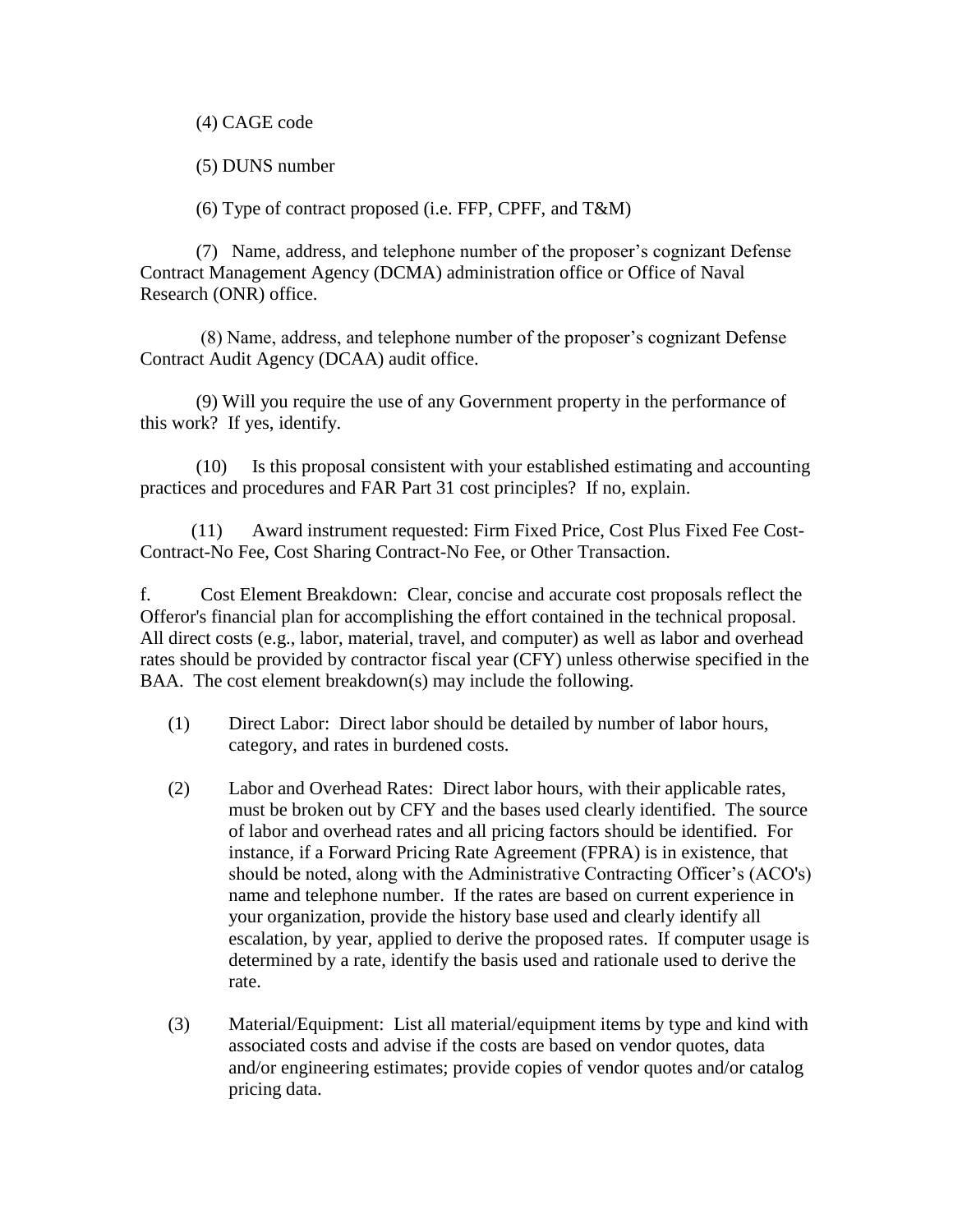- (4) Sub-Offeror Costs: Offerors must submit all subcontractor proposals and analyses with the cost proposal (See FAR 15.404-3(b)). If the subcontractor will not submit cost and pricing information to the Offeror, this information must be submitted directly to the Government for analysis. On all subcontracts and interdivisional transfers, provide the method of selection used to determine the subcontractor and the proposed contract type of each subcontract. An explanation shall be provided if the Offeror proposes a different amount than that quoted by the subcontractor. The Offeror's proposal must:
	- (a) Identify principal items/services to be subcontracted.
	- (b) Identify prospective subcontractors and the basis on which they were selected. If non-competitive, provide selected source justification.
	- (c) Identify the type of contractual business arrangement contemplated for the subcontract and provide a rationale for same.
	- (d) Identify the basis for the subcontract costs (e.g., firm quote or engineering estimate, etc.).
	- (e) Identify the cost or pricing data or information other than cost or pricing data submitted by the subcontractor.
	- (f) Provide an analysis of the proposed subcontract in accordance with FAR 15.404-3(b). Provide an analysis concerning the reasonableness, realism and completeness of each subcontractor's proposal. If the analysis is based on comparison with prior prices, identify the basis on which the prior prices were determined to be reasonable. The analysis should include, but not be limited to, an analysis of materials, labor, travel, other direct costs, and proposed profit or fee rates.
- (5) Special Tooling or Test Equipment: When special tooling, and/or test equipment is proposed, attach a brief description of said items and indicate if they are solely for the performance of this particular contract or project and if they are or are not already available in the Offeror's existing facilities. Indicate quantities, unit prices, whether items are to be purchased or fabricated, whether items are of a severable nature and the basis of the price. These items may be included under direct material in the summary format.
- (6) Consultants: When consultants are proposed to be used in the performance of the contract, indicate the specific project or area in which such services are to be used. Identify each consultant, number of hours or days to be used and the